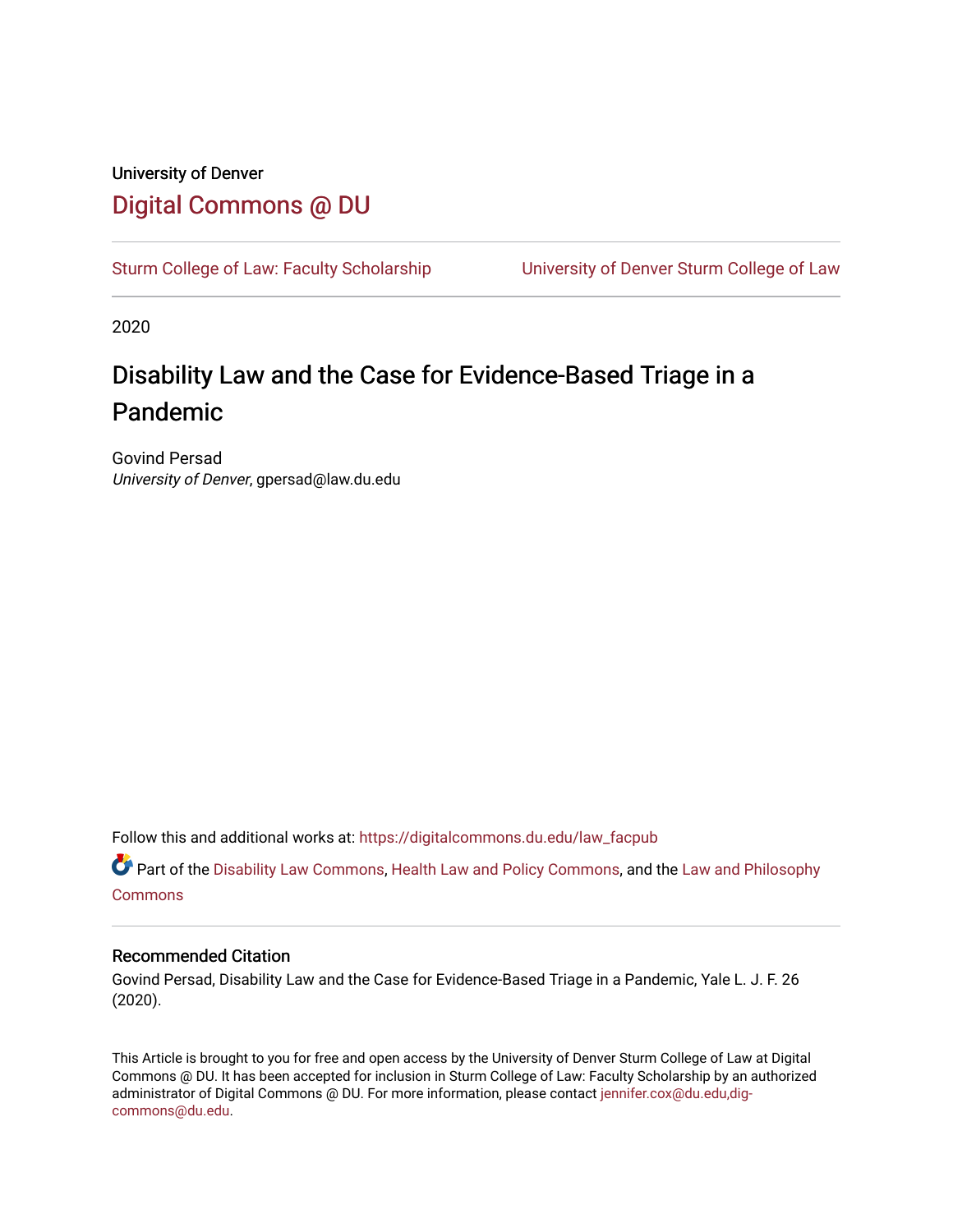# Disability Law and the Case for Evidence-Based Triage in a Pandemic

# Publication Statement

Originally published as Govind Persad, Disability Law and the Case for Evidence-Based Triage in a Pandemic, Yale L. J. F. 26 (2020).

Copyright is held by the author. User is responsible for all copyright compliance.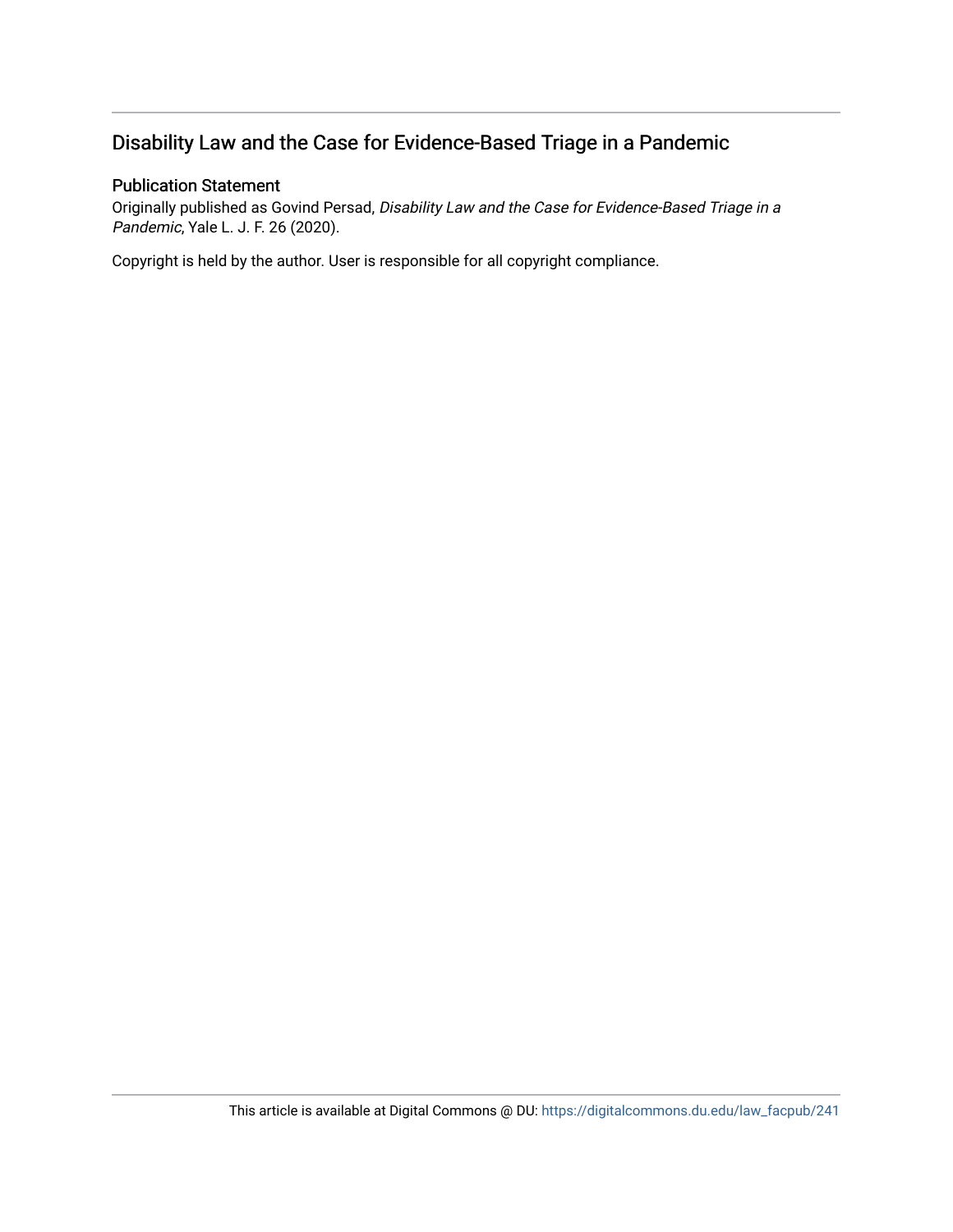#### **THE YALE LAW JOURNAL FORUM**

JUNE 24, 2020

# Disability Law and the Case for Evidence-Based Triage in a Pandemic

*Govind Persad*

**abstract.** This Essay explains why model policies proposed or adopted in response to the COVID-19 pandemic that allocate scarce medical resources by using medical evidence to pursue two core goals—saving more lives and saving more years of life—are compatible and consonant with disability law. Disability law, properly understood, permits considering medical evidence about patients' probability of surviving treatment and the quantity of scarce treatments they will likely use. It also permits prioritizing health workers, and considering patients' post-treatment life expectancy. These factors, when based on medical evidence and not inaccurate stereotypes, are legal to consider even if they disadvantage some patients with specific disabilities.

It then discusses the ethical advantages of triage policies that use medical evidence to save more lives and years of life, which I call "evidence-based triage," focusing on the benefits of these policies for patients with disabilities. In doing so, I explain why recent critiques err by treating people with disabilities as a monolith, overlooking the political disadvantages of less-visible victims, and treating the social origins of scarcity as a justification for saving fewer lives. Evidence-based triage parallels other policy responses to the COVID-19 pandemic, like physical distancing and postponement of medical procedures, which may burden patients with specific disabilities or medical conditions but are nevertheless justified because they save more patients.

#### **introduction**

The rapid spread of COVID-19 in the United States, fueled by a haphazard federal response, has led to a scarcity of potentially lifesaving treatments for COVID-19 patients. This scarcity has prompted states to develop or revise plans for fairly distributing access to these treatments. And it has prompted articles in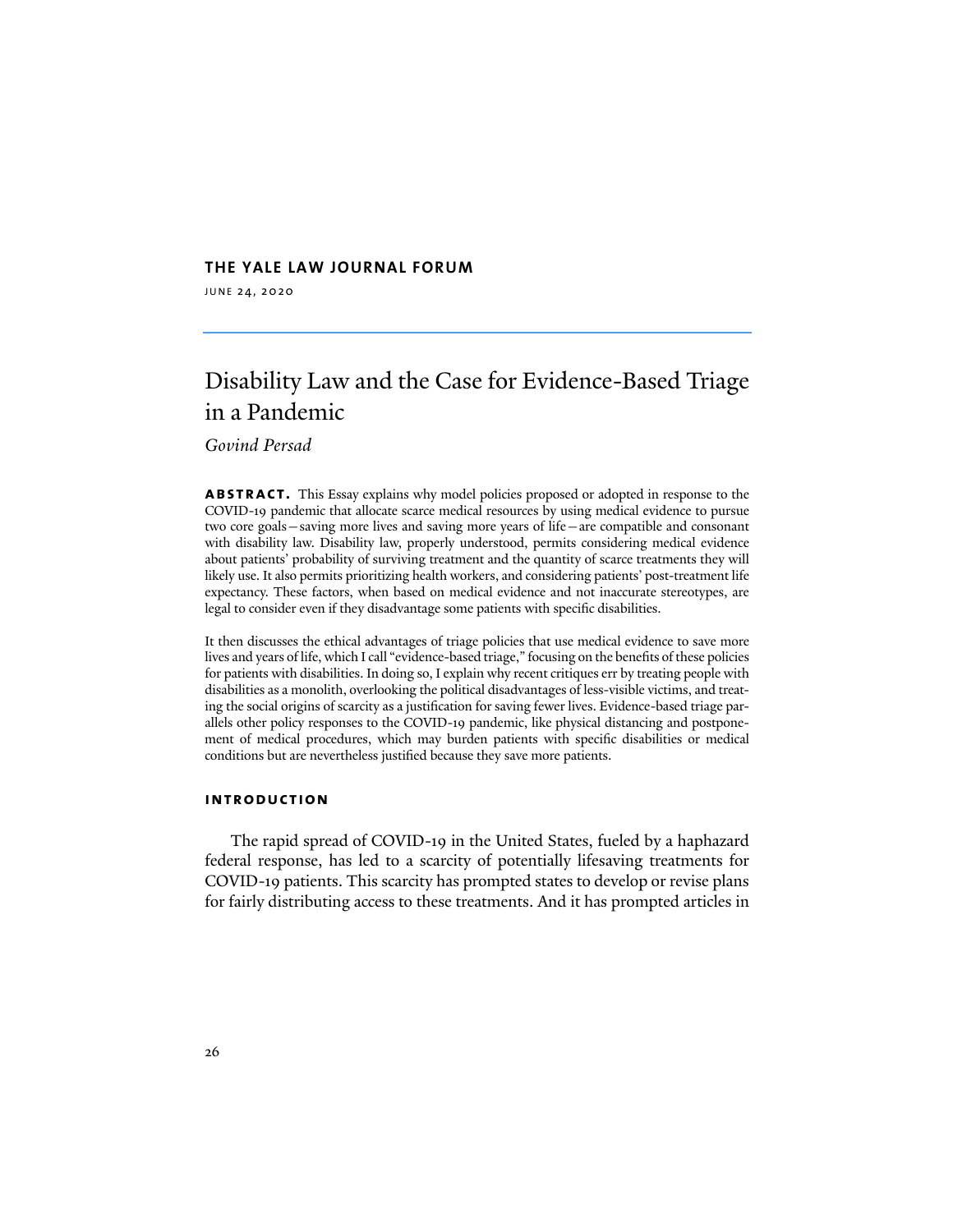high-profile medical journals delineating principles for fair allocation of ventilators, intensive-care beds, therapeutics, and other scarce treatments,<sup>1</sup> and the development of model triage guidelines for hospitals.<sup>2</sup> These proposals agree on the importance of saving more lives, saving more years of life, and not using quality-of-life judgments.<sup>3</sup> They aim to save more lives by prioritizing frontline health workers who can then return to helping others, and by prioritizing patients who can benefit most from treatment—patients who are neither so healthy that they will likely recover without the scarce treatment, nor so ill that they are unlikely to recover even with it.<sup>4</sup>

**<sup>1</sup>***. See, e.g.*, Ezekiel J. Emanuel, Govind Persad, et al., *Fair Allocation of Scarce Medical Resources in the Time of Covid-19*, 382 NEW ENG. J. MED. 2049 (2020); Douglas B. White & Bernard Lo, *A Framework for Rationing Ventilators and Critical Care Beds During the COVID-19 Pandemic*, 323 JAMA 1773 (2020).

**<sup>2</sup>**. Douglas B. White et al., *Allocation of Scarce Critical Care Resources During a Public Health Emergency*, U. PITT. (Apr. 15, 2020), [https://ccm.pitt.edu/sites/default/files/UnivPittsburgh](https://ccm.pitt.edu/sites/default/files/UnivPittsburgh_ModelHospitalResourcePolicy_2020_04_15.pdf) [\\_ModelHospitalResourcePolicy\\_](https://ccm.pitt.edu/sites/default/files/UnivPittsburgh_ModelHospitalResourcePolicy_2020_04_15.pdf)2020\_04\_15.pdf [[https://perma.cc/L](https://perma.cc/L5CK-AA4C])5CK-AA4C].

**<sup>3</sup>**. Importantly, they also agree that saving more years of life is a lower-priority and more constrained aim than saving more lives. *See* White et al., *supra* note 2, at 1773; Emanuel et al., *supra* note 1, at 2052.

**<sup>4</sup>**. Emanuel et al., *supra* note 1, at 2052 (stating that, under their approach, "people who are sick but could recover if treated are given priority over those who are unlikely to recover even if treated and those who are likely to recover without treatment").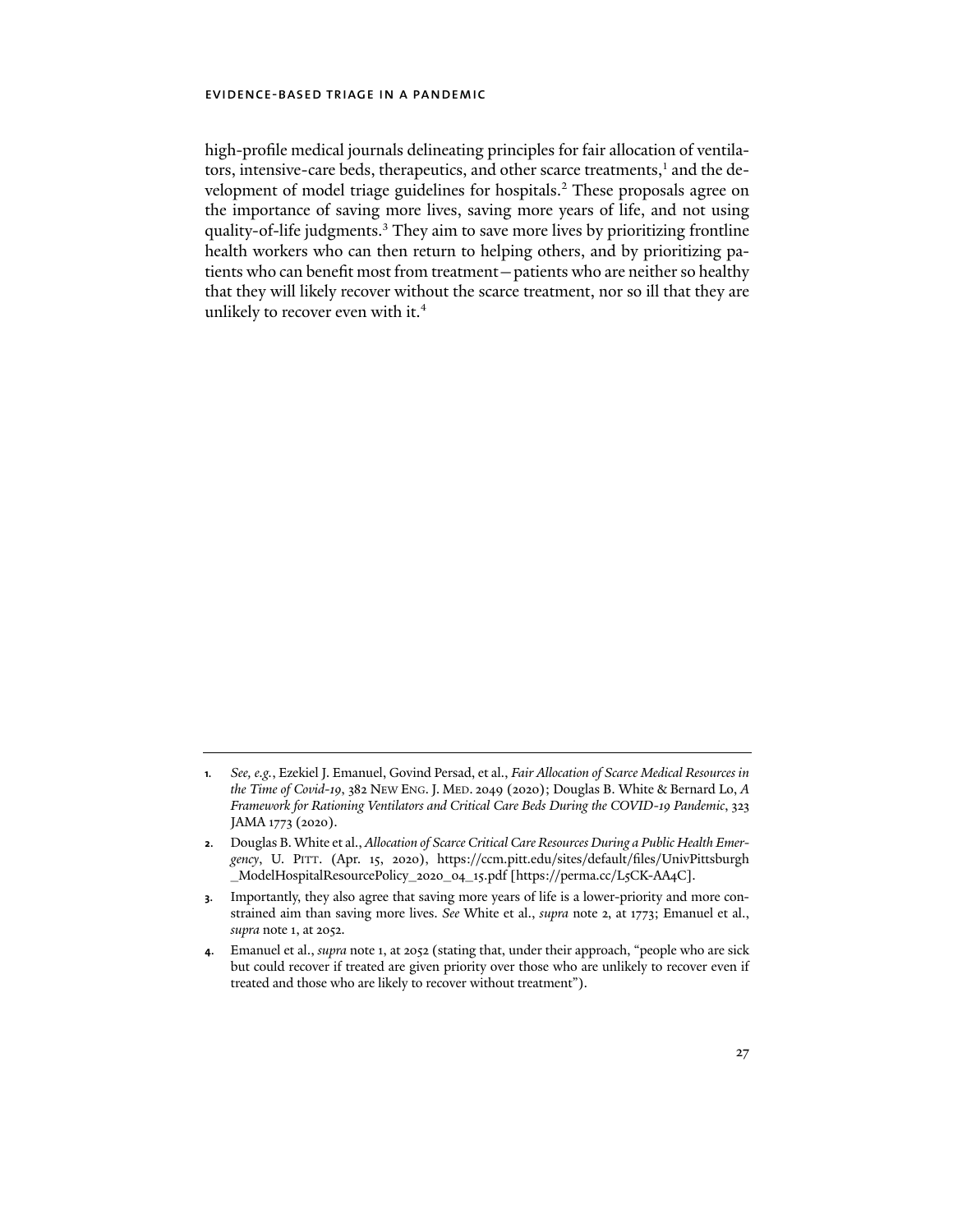The proposed adoption of these and other triage guidelines has prompted criticism. <sup>5</sup> Some critics focus on state guidelines that use "quality of life" judgments, a criticism I endorse.<sup>6</sup> But many also reject methods of triage that aim only to save more lives and years of life. Critics of triage instead urge alternative solutions such as:

- 1. *Random selection*: Selecting patients by lottery,<sup>7</sup> or first come, first served,<sup>8</sup> without regard to their prospect of benefit.
- 2. *Minimal triage*: Considering only whether a patient can benefit, irrespective of likelihood or magnitude of benefit, or the likely quantity of resources required for benefit.<sup>9</sup>
- **5***. See, e.g.*, Samuel R. Bagenstos, *Who Gets the Ventilator? Disability Discrimination in COVID-19 Medical-Rationing Protocols*, 130 YALE L.J.F. 1 (2020); Deborah Hellman & Kate Nicholson, *Rationing and Disability in a State of Crisis* (Va. Pub. Law & Legal Theory Research Paper No. 2020-33, 2020), [https://ssrn.com/abstract=](https://ssrn.com/abstract=3570088)3570088 [[https://perma.cc/CE](https://perma.cc/CE5L-NDUK)5L-NDUK]; Colin Killick & Marlene Sallo, Letter, *Disability Community Will Fight Any Attempt to Discriminate over Scarce Medical Resources*, BOS. GLOBE (Mar. 17, 2020, 5:12 PM), [https://www.bostonglobe](https://www.bostonglobe.com/2020/03/18/opinion/disabililty-community-will-fight-any-attempt-discriminate-over-scare-medical-resources/) .com/2020/03/18[/opinion/disabililty-community-will-fight-any-attempt-discriminate-over](https://www.bostonglobe.com/2020/03/18/opinion/disabililty-community-will-fight-any-attempt-discriminate-over-scare-medical-resources/) [-scare-medical-resources \[](https://www.bostonglobe.com/2020/03/18/opinion/disabililty-community-will-fight-any-attempt-discriminate-over-scare-medical-resources/)[https://perma.cc/](https://perma.cc/8ZR7-ZMQ8])8ZR7-ZMQ8]; Ari Ne'eman, Opinion, '*I Will Not Apologize for My Needs'*, N.Y. TIMES (Mar. 23, 2020), [https://www.nytimes.com/](https://www.nytimes.com/2020/03/23/opinion/coronavirus-ventilators-triage-disability.html)2020 /03/23[/opinion/coronavirus-ventilators-triage-disability.html](https://www.nytimes.com/2020/03/23/opinion/coronavirus-ventilators-triage-disability.html) [\[https://perma.cc/](https://perma.cc/84A2-HFF9)84A2- [HFF](https://perma.cc/84A2-HFF9)9]; *Preventing Discrimination in the Treatment of COVID-19 Patients: The Illegality of Medical Rationing on the Basis of Disability*, DISABILITY RTS. EDUC. & DEF. FUND (Mar. 25, 2020), https://dredf.org/wp-content/uploads/2020/03[/DREDF-Policy-Statement-on-COVID-](https://dredf.org/wp-content/uploads/2020/03/DREDF-Policy-Statement-on-COVID-19-and-Medical-Rationing-3-25-2020.pdf)19 [-and-Medical-Rationing-](https://dredf.org/wp-content/uploads/2020/03/DREDF-Policy-Statement-on-COVID-19-and-Medical-Rationing-3-25-2020.pdf)3-25-2020.pdf [[https://perma.cc/FTS](https://perma.cc/FTS7-JN3S])7-JN3S] [hereinafter *Preventing Discrimination*]; Letter from David Carlson, Dir. of Advocacy of Disability Rights, Disability Rights Wash., to Roger Severino, Dir., Office for Civil Rights, U.S. Dep't of Health & Human Servs., (Mar. 23, 2020), [https://www.centerforpublicrep.org/wp-content/uploads](https://www.centerforpublicrep.org/wp-content/uploads/2020/03/OCR-Complaint_3-23-20-final.pdf%20) /2020/03[/OCR-Complaint\\_](https://www.centerforpublicrep.org/wp-content/uploads/2020/03/OCR-Complaint_3-23-20-final.pdf%20)3-23-20-final.pdf [\[https://perma.cc/](https://perma.cc/3A93-NK4P])3A93-NK4P] [hereinafer Washington Complaint].
- **6***. See, e.g.*, Bagenstos, *supra* note 5; Ne'eman, *supra* note 5; *Preventing Discrimination*, *supra* note 5; *see also* Emanuel et al., *supra* note 1, at 4 (recommending "against incorporating patients' future quality of life, and quality-adjusted life-years" into triage guidelines); White et al., *supra* note 2, at 2 (excluding "assessments of quality of life"). I therefore agree, for instance, with criticisms of recent state triage policies that categorically exclude certain patients who need assistance with activities of daily living. *See* Michelle M. Mello, Govind Persad & Douglas B. White, *Respecting Disability Rights—Toward Improved Crisis Standards of Care*, NEW ENG. J. MED. (2020), [https://www.nejm.org/doi/full/](https://www.nejm.org/doi/full/10.1056/NEJMp2011997)10.1056/NEJMp2011997 [[https://perma.cc](https://perma.cc/8NH9-53H8]) /8[NH](https://perma.cc/8NH9-53H8])9-53H8].
- **7**. Bagenstos, *supra* note 5, at 4. Bagenstos believes a lottery is permissible, though not required.
- **8**. Ne'eman, *supra* note 5; *Preventing Discrimination*, *supra* note 5, at 9.
- **9***. See* Bagenstos, *supra* note 5, at 12, 15; *Preventing Discrimination*, *supra* note 5, at 8; Killick & Sallo, *supra* note 5 ("Should hospitals prioritize those with the least resource-intensive needs or exclude from access to life-sustaining care those with lower survival probabilities, they would be engaging in discrimination.").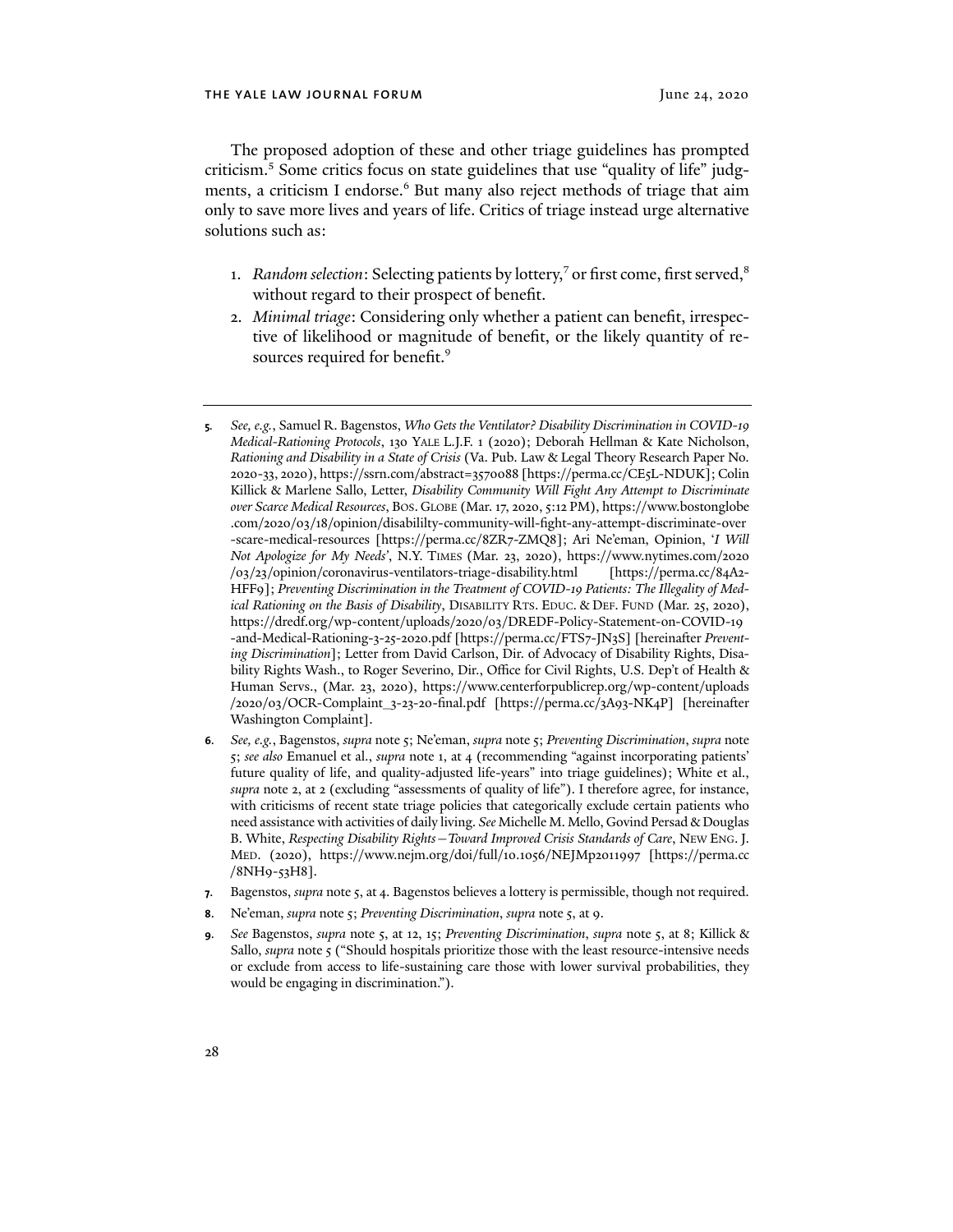This Essay argues that triage guidelines that use medical evidence about patients' prospect of benefit to pursue the twin aims of saving more lives and more years of life (which I call "evidence-based triage") are legally and ethically preferable to random selection or minimal triage.<sup>10</sup> I argue that evidence-based triage is fully consistent with recognizing the legal and moral equality of each person and emphasizing our duties to the most vulnerable.

In Part I, I explain why the two core goals of evidence-based triage—saving more lives and saving more years of life—are compatible, and even consonant, with disability law. In Part II, I discuss normative arguments for evidence-based triage, highlighting the argument that evidence-based triage will benefit many patients with disabilities, and is even likely to save more patients with disabilities than random selection or minimal triage would. While random selection or minimal triage have the surface appearance of equity, they prevent individualized assessment of each patient's medical situation, leading to worse outcomes for many patients with disabilities and ignoring relevant differences between disabilities. Although I present these Parts together, the doctrinal points in Part I do not require the correctness of the normative claims in Part II, nor do those normative claims depend on the persistence of the legal precedents Part I describes.

### **i. why evidence-based triage is legal**

In this Part, I defend the legality of evidence-based triage, focusing first on saving more lives and then on saving more years of life. As an initial matter, recent Department of Health and Human Services (HHS) guidance does not preclude evidence-based triage. Rather, it distinguishes relevant and irrelevant considerations, stating that "persons with disabilities should not be denied medical care on the basis of stereotypes, assessments of quality of life, or judgments about a person's relative 'worth' based on the presence or absence of disabilities," and that decisions "concerning whether an individual is a candidate for treatment should be based on an individualized assessment of the patient based on the best available objective medical evidence."<sup>11</sup> Stereotypes and judgments of relative worth not only risk unfairness to patients with disabilities—they hinder

**<sup>10</sup>**. The model guidelines discussed at the outset exemplify evidence-based triage. *See* White et al., *supra* note 2. As I explain below, evidence-based triage does not use quality-of-life judgments and does not exclude people merely on the basis that they have a disability; rather, it makes individualized judgments.

**<sup>11</sup>**. Office of Civil Rights, *Bulletin: Civil Rights, HIPAA, and the Coronavirus Disease 2019 (COVID-19)*, U.S. DEP'T HEALTH & HUM. SERVS. 1 (Mar. 28, 2020) [https://www.hhs.gov/sites/default](https://www.hhs.gov/sites/default/files/ocr-bulletin-3-28-20.pdf) [/files/ocr-bulletin-](https://www.hhs.gov/sites/default/files/ocr-bulletin-3-28-20.pdf)3-28-20.pdf [\[https://perma.cc/T](https://perma.cc/T4SQ-VRZK])4SQ-VRZK] [hereinafer *Bulletin*].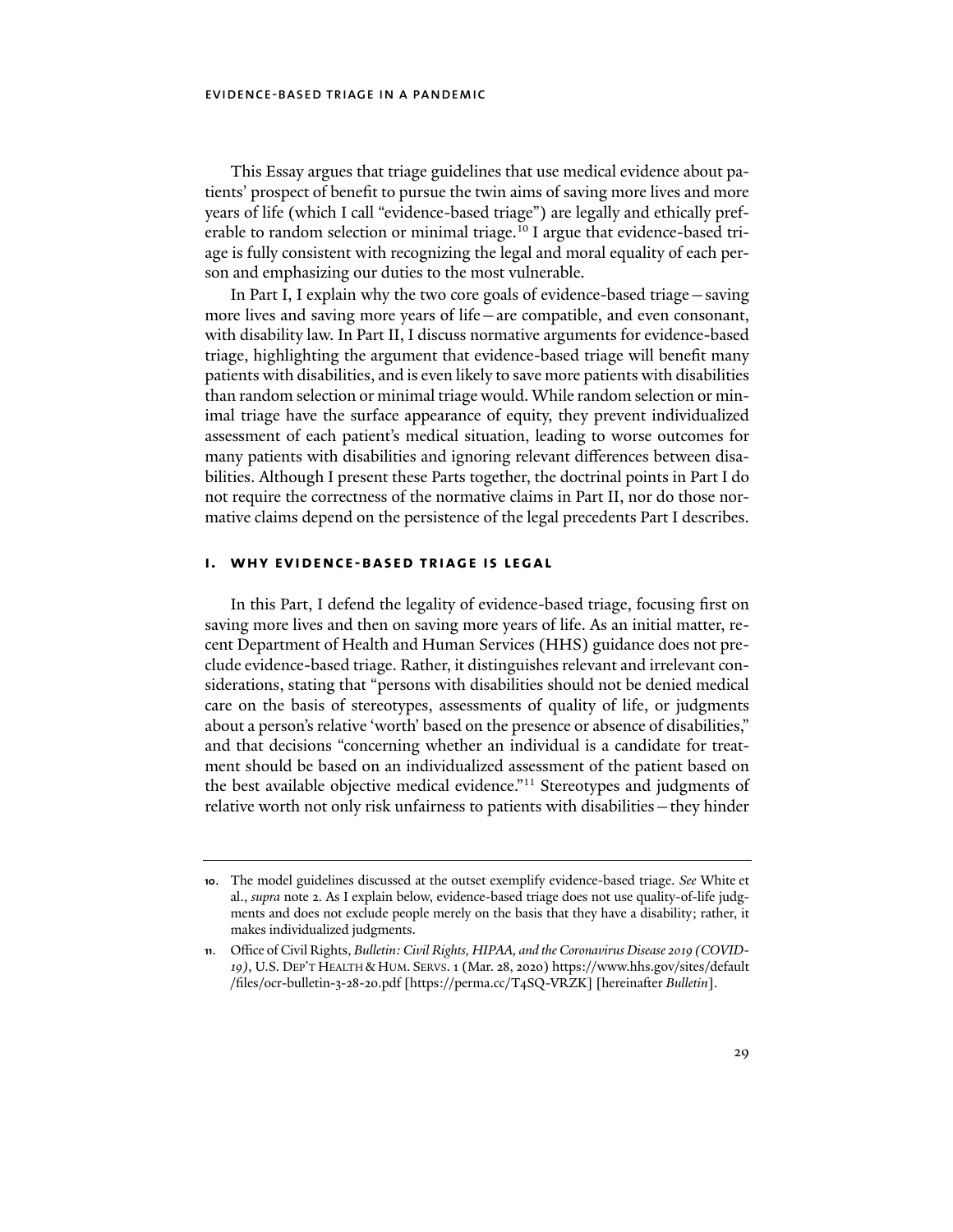efforts to save more lives and years of life by introducing irrelevant considerations. I likewise agree with HHS and with disability advocates that quality-oflife judgments are likely to incorporate unjust biases that preclude their use in pandemic triage.12

In contrast, the aim of saving more lives is widely championed in COVID-19 response both inside and outside triage contexts.13 Wide cross sections of both laypeople and theorists endorse it.<sup>14</sup> Both this aim and that of saving more years

- **12**. Some have proposed strategies for incorporating quality-of-life determinations into health policy while combating bias. *E.g.*, Anirban Basu, Josh Carlson & David Veenstra, *Health Years in Total: A New Health Objective Function for Cost-Effectiveness Analysis*, 23 VALUE HEALTH 96, 98 (2020); Nir Eyal, *Measuring Health-State Utility via Cured Patients*, *in* DISABILITY, HEALTH, LAW, AND BIOETHICS 266, 266-79 (I. Glenn Cohen et al. eds., 2020); Govind Persad, *Considering Quality of Life While Repudiating Disability Injustice: A Pathways Approach to Setting Pri*orities, 47 J.L. MED. & ETHICS 294, 300-01 (2019). But these newer approaches are better suited to setting health system priorities than comparing individuals, and would require data collection that is impractical in a pandemic. *See* Emanuel et al., *supra* note 1, at 4.
- **13***. See, e.g.*, *FAQ for DHHS Omnibus EO*, N.C. OFF. GOVERNOR 1 (Apr. 9, 2020), [https://files.nc.gov/governor/documents/files/FAQ-for-DHHS-Omnibus-EO.pdf \[](https://files.nc.gov/governor/documents/files/FAQ-for-DHHS-Omnibus-EO.pdf)[https://](https://perma.cc/9WWE-PKHW]) perma.cc/9[WWE-PKHW\] \("](https://perma.cc/9WWE-PKHW])The actions taken by this Order allow for . . . transfer [of] medical resources where they can be most effective and save the most lives."); *Rapid Expert Consultation on Crisis Standards of Care for the COVID-19 Pandemic*, NAT'L ACAD. SCI., ENGINEER-ING & MED. 1 (Mar. 28, 2020), [https://files.asprtracie.hhs.gov/documents/nap-rapid-expert](https://files.asprtracie.hhs.gov/documents/nap-rapid-expert-consultation-on-csc-for-covid-19-pandemic.pdf) [-consultation-on-csc-for-covid-](https://files.asprtracie.hhs.gov/documents/nap-rapid-expert-consultation-on-csc-for-covid-19-pandemic.pdf)19-pandemic.pdf [\[https://perma.cc/GJ](https://perma.cc/GJ5W-C2TG])5W-C2TG] (noting that crisis standards of care "strive to save the most lives possible"); *New Mexico COVID-19 Update: One Death*, ST. N.M. (Mar. 25, 2020), [https://www.newmexico.gov/](https://www.newmexico.gov/2020/03/25/new-mexico-covid-19-update-one-death)2020 /03/25[/new-mexico-covid-](https://www.newmexico.gov/2020/03/25/new-mexico-covid-19-update-one-death)19-update-one-death [[https://perma.cc/V](https://perma.cc/V6NL-WKDQ])6NL-WKDQ] (stating that "[s]ocial distancing and isolation" are needed "to save more lives and prevent more deaths"); *COVID-19 Update: Congregate Care Unified Response Teams*, OHIO DEP'T HEALTH (May 26, 2020), [https://coronavirus.ohio.gov/wps/portal/gov/covid-](https://coronavirus.ohio.gov/wps/portal/gov/covid-19/resources/news-releases-news-you-can-use/congregate-care-response)19/resources/news [-releases-news-you-can-use/congregate-care-response](https://coronavirus.ohio.gov/wps/portal/gov/covid-19/resources/news-releases-news-you-can-use/congregate-care-response) [\[https://perma.cc/HY](https://perma.cc/HY4J-2BNJ])4J-2BNJ] (statement of Gov. Mike DeWine) ("As we continue to ramp up our testing in Ohio, we must deploy our resources in a way that will save the most lives."); *Remarks by President Trump, Vice President Pence, and Members of the Coronavirus Task Force in Press Briefing*, U.S. WHITE HOUSE (Apr. 5, 2020), [https://www.whitehouse.gov/briefings-statements/remarks-president](https://www.whitehouse.gov/briefings-statements/remarks-president-trump-vice-president-pence-members-coronavirus-task-force-press-briefing-19/)[trump-vice-president-pence-members-coronavirus-task-force-press-briefing-](https://www.whitehouse.gov/briefings-statements/remarks-president-trump-vice-president-pence-members-coronavirus-task-force-press-briefing-19/)19 [\[https://](https://perma.cc/55K6-RS6W]) [perma.cc/](https://perma.cc/55K6-RS6W])55K6-RS6W] (statement of Dr. Deborah Birx) (praising the "healthcare workers who are doing every single thing humanly possible to save more lives")*.*
- **14***. See* sources *infra* Part II and notes 70-74 (describing the endorsement of saving more lives by laypeople and by numerous non-utilitarian ethicists). Notably, while utilitarian ethicists may ofen prefer saving more lives over random selection or minimal triage, saving more lives is not utilitarian. *See* Julian Savulescu, James Cameron & Dominic Wilkinson, *Equality or Utility? Ethics and Law of Rationing Ventilators*, BRIT. J. ANAESTHESIA (Apr. 20, 2020), [https://](https://bjanaesthesia.org/article/S0007-0912(20)30223-3/fulltext) [bjanaesthesia.org/article/S](https://bjanaesthesia.org/article/S0007-0912(20)30223-3/fulltext)0007-0912(20)30223-3/fulltext [[https://perma.cc/Y](https://perma.cc/Y777-478D])777-478D] (explaining that utilitarianism requires considering quality of life, and criticizing as non-utilitarian an approach that maximizes "the numbers of lives saved"). *Contra* Hellman & Nicholson, *supra* note 5, at 1 (claiming that saving "as many lives as possible" is a "fully utilitarian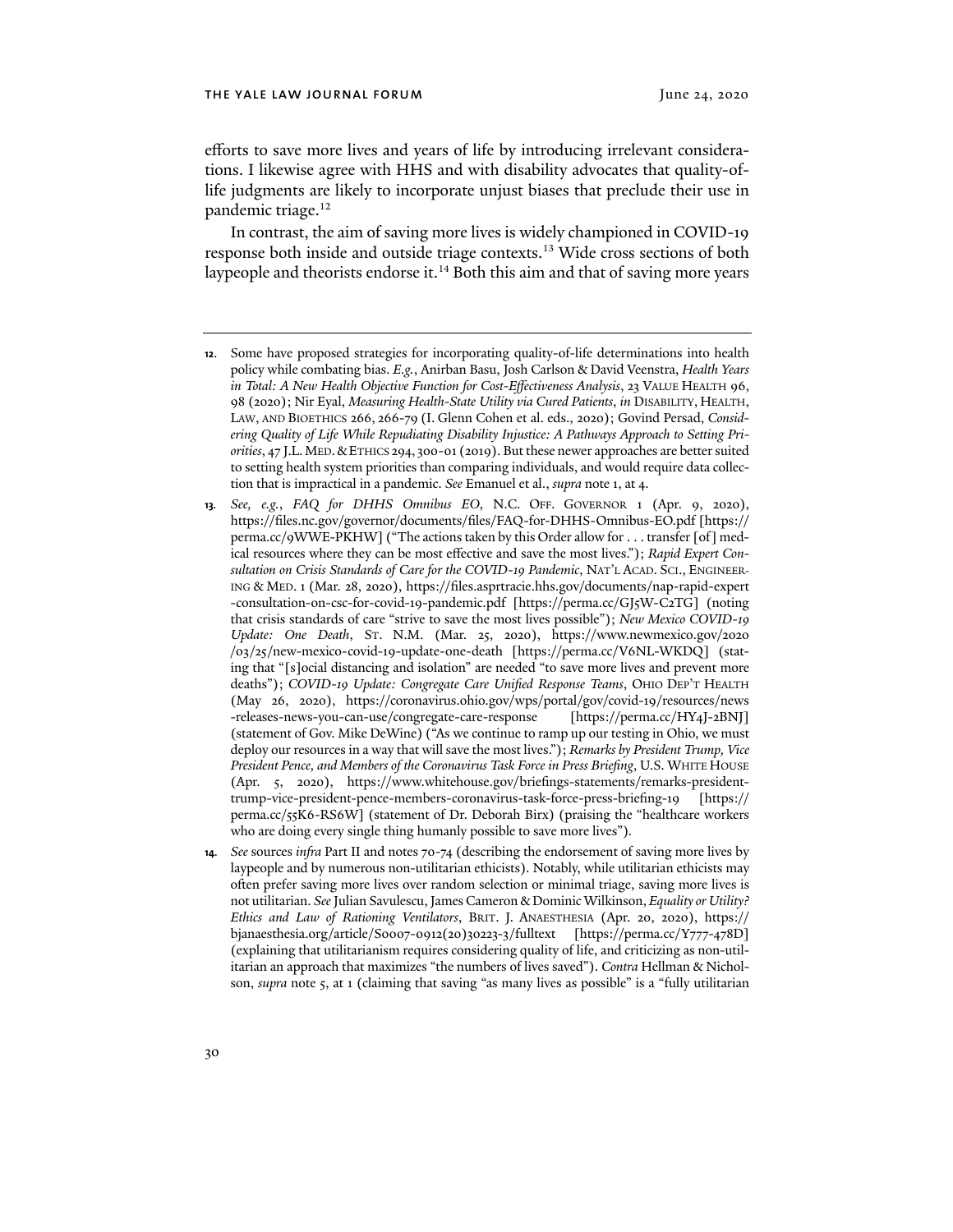of life can be pursued without reliance on unfair classifications; pursuing these goals only requires recognizing the equal value of all patients' lives, and of every year within those lives.<sup>15</sup> Notably, the HHS Office of Civil Rights closed a civilrights complaint against the Pennsylvania Department of Health as satisfactorily resolved afer Pennsylvania removed language that singled out specific disabilities and added language about individualized assessments; the revised guidelines continue to incorporate assessments of patients' prospect of benefit with the aim of saving more lives and years of life.<sup>16</sup>

Although there is little precedent applying disability law to the allocation of scarce, lifesaving treatments, organ allocation is the closest analogy. Organ allocation policies align more closely with evidence-based triage than do random selection or minimal triage. Most notably, lung allocation policy considers candidates' probability of post-transplant survival.17 Kidney allocation policy also considers survival, and allocation policies for all organs consider medical factors that affect survival, such as immunological matching.<sup>18</sup> Legal precedent also recognizes that probability of survival is a legitimate basis for organ allocation.19

approach"). Saving more lives certainly is not the "ruthless utilitarianism" criticized by the Office of Civil Rights. *See Bulletin*, *supra* note 11.

- **15***. Cf.* Wendy F. Hensel & Leslie E. Wolf, *Playing God: The Legality of Plans Denying Scarce Resources to People with Disabilities in Public Health Emergencies*, 63 FLA. L. REV. 719, 759 (2011) (supporting the use of the Sequential Organ Failure Assessment scoring system in pandemic triage and noting that "the use of medical effectiveness in this manner is not based on stereotypes, generalizations, or myths about disabilities").
- **16***. See* HHS Press Office, *OCR Resolves Civil Rights Complaint Against Pennsylvania Afer It Revises Its Pandemic Health Care Triaging Policies to Protect Against Disability Discrimination*, U.S. DEP'T HEALTH & HUMAN SERVS. (Apr. 16, 2020), [https://www.hhs.gov/about](https://www.hhs.gov/about/news/2020/04/16/ocr-resolves-civil-rights-complaint-against-pennsylvania-after-it-revises-its-pandemic-health-care.html) /news/2020/04/16[/ocr-resolves-civil-rights-complaint-against-pennsylvania-a](https://www.hhs.gov/about/news/2020/04/16/ocr-resolves-civil-rights-complaint-against-pennsylvania-after-it-revises-its-pandemic-health-care.html)fer-it-revises [-its-pandemic-health-care.html](https://www.hhs.gov/about/news/2020/04/16/ocr-resolves-civil-rights-complaint-against-pennsylvania-after-it-revises-its-pandemic-health-care.html) [[https://perma.cc/E](https://perma.cc/E2R4-EXR5])2R4-EXR5]; *Interim Pennsylvania Crisis Standards of Care for Pandemic Guidelines, Version 2*, PA. DEP'T HEALTH & HOSP. & HEALTHSYS-TEM ASS'N PA., 29-31 (Apr. 10, 2020), [https://www.health.pa.gov/topics/Documents](https://www.health.pa.gov/topics/Documents/Diseases%20and%20Conditions/COVID-19%20Interim%20Crisis%20Standards%20of%20Care.pdf) /Diseases%20and%20[Conditions/COVID-](https://www.health.pa.gov/topics/Documents/Diseases%20and%20Conditions/COVID-19%20Interim%20Crisis%20Standards%20of%20Care.pdf)19%20Interim%20Crisis%20Standards%20of %20[Care.pdf \[](https://www.health.pa.gov/topics/Documents/Diseases%20and%20Conditions/COVID-19%20Interim%20Crisis%20Standards%20of%20Care.pdf)[https://perma.cc/UZ](https://perma.cc/UZ6S-MJTV])6S-MJTV].
- **17**. Organ Procurement and Transplantation Network, *How Organ Allocation Works*, U.S. DEP'T. HEALTH & HUMAN SERVS., [https://optn.transplant.hrsa.gov/learn/about-transplantation](https://optn.transplant.hrsa.gov/learn/about-transplantation/how-organ-allocation-works) [/how-organ-allocation-works](https://optn.transplant.hrsa.gov/learn/about-transplantation/how-organ-allocation-works) [\[https://perma.cc/HC](https://perma.cc/HC8V-5QXF])8V-5QXF]. Notably, the National Council on Disability's recent report neither criticized the use of survival probabilities in organ allocation nor advocated for the use of a "first-come, first-serve" system, but instead emphasized that organ allocation must be based on medical evidence, not stereotypes or quality-oflife judgments about patients with disabilities. *Organ Transplant Discrimination Against People with Disabilities*, NAT'L COUNCIL ON DISABILITY 45 (Sept. 25, 2019), [https://ncd.gov/sites/de](https://ncd.gov/sites/default/files/NCD_Organ_Transplant_508.pdf)[fault/files/NCD\\_Organ\\_Transplant\\_](https://ncd.gov/sites/default/files/NCD_Organ_Transplant_508.pdf)508.pdf [[https://perma.cc/L](https://perma.cc/L8SZ-SRL9])8SZ-SRL9] [hereinafer *Organ Transplant Discrimination*].
- **18***. How Organ Allocation Works*, *supra* note 17*.*
- **19**. Barnett v. Kaiser Found. Health Plan, Inc., 32 F.3d 413, 417 (9th Cir. 1994) (concluding that it is legitimate for "doctors, as part of their professional responsibility," to pursue "distribution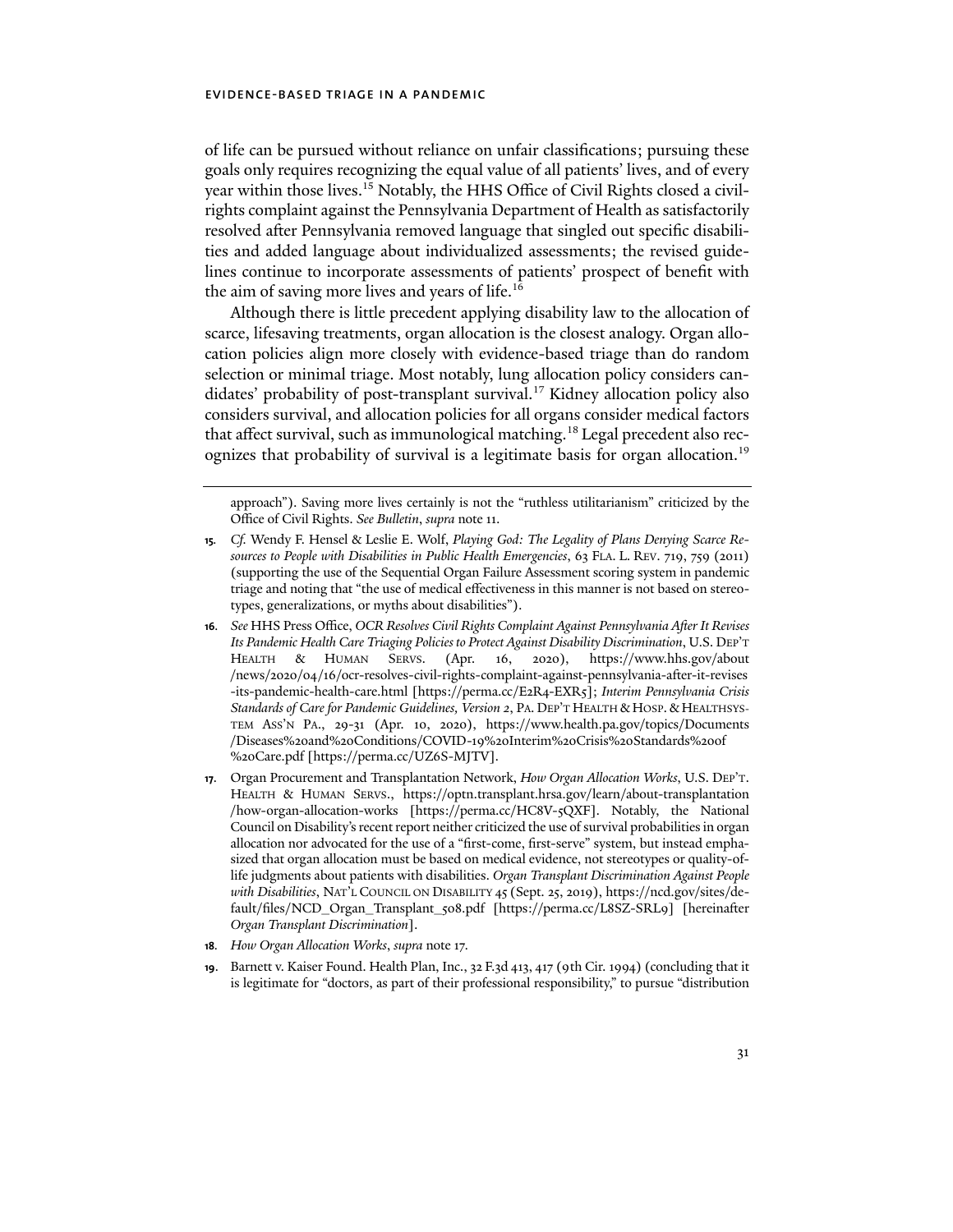These precedents support applying a similar approach to allocating scarce COVID-19 treatments.

#### *A. Individualized Judgments*

Cases applying the Americans with Disabilities Act (ADA) to medical decisions made in nonscarce contexts have often required individualized determinations,<sup>20</sup> though distinguished scholars recognize that disability law "does not always require an individualized inquiry."<sup>21</sup> In a pandemic, the time needed to make individualized judgments may itself be scarce,<sup>22</sup> although HHS asserts that pandemic triage decisions must nevertheless be individualized.23

Even if we assume, with HHS, that individualized judgments are required in pandemic triage, this counts for—not against—evidence-based triage, which employs individualized determinations.<sup>24</sup> In contrast, individualization arguably prohibits random selection, which ignores medical differences between individual patients.25 In practice, random selection is also susceptible to biased or arbitrary decisions, because it requires initial decisions regarding who is eligible for

- **20***. See, e.g.*, Sch. Bd. v. Arline, 480 U.S. 273, 287 (1987); Lesley v. Chie, 250 F.3d 47, 55 (1st Cir. 2001); Sumes v. Andres, 938 F. Supp. 9, 11-12 (D.D.C. 1996).
- **21**. Hensel & Wolf, *supra* note 15, at 762; *see also* Philip G. Peters, Jr., *Health Care Rationing and Disability Rights*, 70 IND. L.J. 491, 516 (1995).
- **22***. See* Hensel & Wolf, *supra* note 15, at 761-62 (analyzing and identifying support for, but not endorsing, this claim); *cf.* Lockett v. Catalina Channel Express, Inc., 496 F.3d 1061, 1067 (9th Cir. 2007) (upholding a time-pressured decision to exclude a disabled person from a ferry lounge based on a reasonable, but non-expert, risk assessment).
- **23***. See Bulletin*, *supra* note 11, at 1.
- **24**. Hensel & Wolf, *supra* note 15, at 759 (noting that triage guidelines that employ an evidencebased scoring system "involve the individualized consideration missing from the categorical denials that run afoul of the [Americans with Disabilities Act (ADA)]"); *see* White et al., *supra*  note 2, at 1 (emphasizing the need for individualized assessments).
- **25***. Cf.* Watson v. Navistar Int'l Transp. Corp., 827 P.2d 656, 665 (Idaho 1992) (quoting Beakley v. Optimist Printing Co., 152 P. 212, 214 (Idaho 1915) ("A gambling verdict, such as pitching a coin or using some other gambling means to determine the result of a trial, is unacceptable

of livers to patients with the best chances of survival" and that "[p]oor survival rate is an acceptable medical criterion"); Neal v. Christopher & Banks Comprehensive Major Med. Plan, 651 F. Supp. 2d 890, 909-10 (E.D. Wis. 2009) (holding that the "concern that livers be distributed to patients with the best chances of survival is an acceptable medical criterion"); Barnett v. Kaiser Found. Health Plan, Inc., No. C-92-4908 SBA, 1993 WL 738364, at \*7 (N.D. Cal. Feb. 5, 1993) (observing that "[e]very expert who testified agreed that it is necessary and appropriate to consider available resources at some level in making medical judgments in order to maximize the effective utilization of resources and the survival of patients," and that even the plaintiff's expert "testified that he would deny transplants to patients with less than a twenty percent chance of long-term survival even if it was the only treatment available to save the life"), *aff'd*, 32 F.3d 413 (9th Cir. 1994).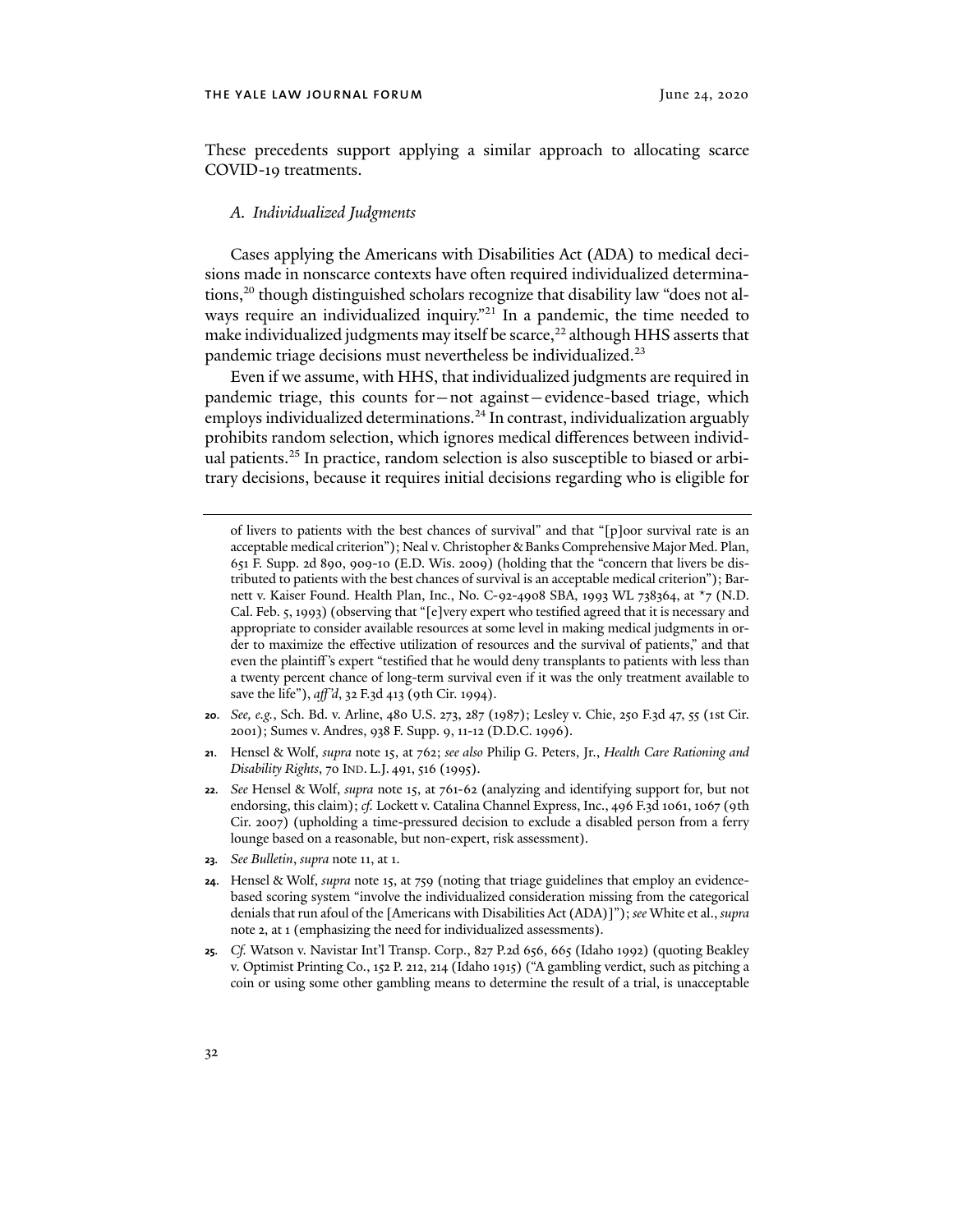selection but offers no guidance in making these judgments.<sup>26</sup> While triage policies should recognize that medical professionals may be biased against patients with disabilities, $^{27}$  the solution is not to encourage unguided eligibility decisions under time pressure, which are more likely to be biased or arbitrary.<sup>28</sup> The better option is to employ triage policies that constrain and guide decisions by requiring that they be justified using consistently applied medical criteria.<sup>29</sup> Evidencebased triage can reduce arbitrariness by ensuring that triage decisionmakers only have access to medically relevant information and are not privy to medically irrelevant and potentially biasing details, like a patient's name, gender, race, nationality, or disabilities that are irrelevant to COVID-19 treatment.<sup>30</sup>

### *B. Saving More Lives*

In this Section, I argue that disability law permits triage approaches that use medical evidence, including evidence about disabilities that affect a patient's chances of survival or the quantity of resources they will require, to pursue the goal of saving more patients. This approach diverges from the view that a patient's disability may only be considered if they "will die in the immediate term from that disability with or without that treatment," and that triage guidelines may not deny "treatments to individuals because of their disabilities, when those individuals can benefit from them," irrespective of potentially large differences in probability of benefit.<sup>31</sup> Medicine is permitted to save the most lives, even when other available options would not be futile.

**27**. Bagenstos, *supra* note 5, at 9 & n.31.

**29***. Id.*

because 'there is no discussion or consideration of the merits by the jury.'")); Carol Necole Brown, *Casting Lots: The Illusion of Justice and Accountability in Property Allocation*, 53 BUFF. L. REV. 65, 113-14 (2005) (criticizing lottery allocation).

**<sup>26</sup>**. Brown, *supra* note 25, at 126 & n.265 (quoting JON ELSTER, SOLOMONIC JUDGMENTS: STUDIES IN THE LIMITATIONS OF RATIONALITY 67 (1989) ("I know of no instance of social lotteries without some preselection or postselection scrutiny on the basis of need, merit and the like.")).

**<sup>28</sup>***. Cf.* Irene V. Blair et al., *An Investigation of Associations Between Clinicians' Ethnic or Racial Bias and Hypertension Treatment, Medication Adherence and Blood Pressure Control*, 29 J. GEN.INTER-NAL MED. 987, 993 (2014) ("Implicit bias may be more likely to affect care . . . in decisions made under time pressure, with limited information or without the benefit of clear guidelines.").

**<sup>30</sup>***. See* Mello, Persad, & White, *supra* note 6, at 4.

**<sup>31</sup>**. Bagenstos, *supra* note 5, at 20, 25.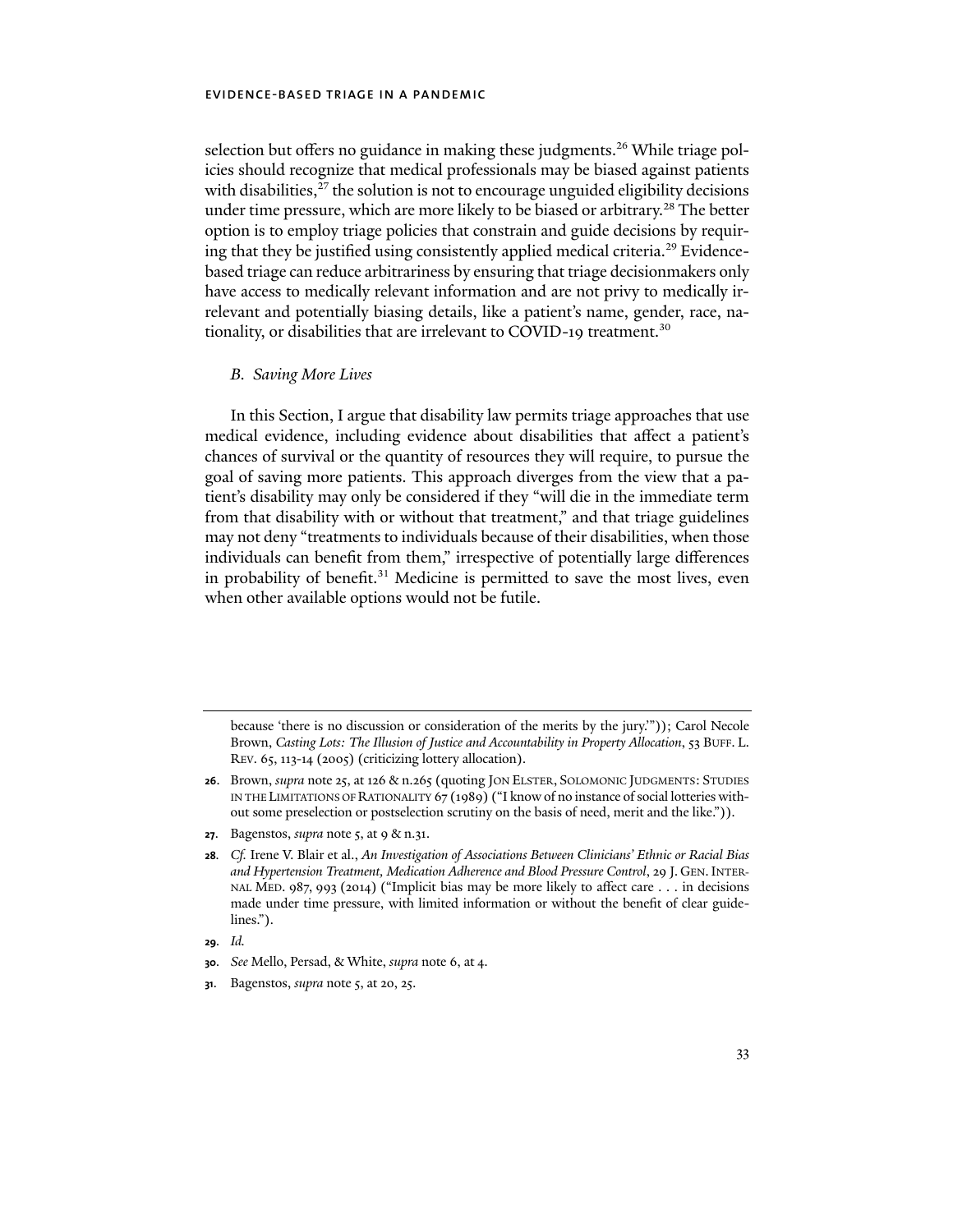#### *1. Considering Probability of Survival*

Some patients may have a lower probability of survival than others due to specific disabilities. Before defending minimal triage, Samuel Bagenstos concedes that "an individual's disability may make it impossible or impracticable for them to satisfy certain eligibility criteria, even if the criteria are defined with no reference to disability,"<sup>32</sup> and illustrates this via the example of a blind bus driver. Because blindness completely prevents safe driving, not hiring blind drivers is legal. But the bus driver analogy also justifies considering disabilities that make safe driving less probable, such as color blindness or epilepsy.<sup>33</sup> The same should be true for disabilities that affect survival but do not make treatment futile.

Bagenstos argues that because the goal of rationing treatment is not universally agreed upon, appropriate eligibility criteria for scarce treatments are difficult to discern.<sup>34</sup> But saving lives is a core goal of medicine and of COVID-19 response in particular, unlike maximizing the "prospective economic output of those we save."35 It is endorsed in case law discussing the distribution of other scarce treatments, most notably transplants.<sup>36</sup> It requires no judgments about the value of life with a disability.<sup>37</sup>

It is plausible—though contestable—that decisions about which patients will receive scarce medical treatments are governed by disability discrimination law.<sup>38</sup>

- **34**. Bagenstos, *supra* note 5, at 7-10.
- **35***. Id.* at 8*.* Bagenstos does not identify triage guidelines that consider, or aim to maximize, patients' economic output.
- **36**. Regarding transplants, see *supra* note 19. Regarding other resources, see, for example, *Estate of Cole v. Fromm*, 941 F. Supp. 776, 784 (S.D. Ind. 1995), *aff'd*, 94 F.3d 254 (7th Cir. 1996), which permits the allocation of scarce suicide-prevention resources to patients at highest risk, and *Henderson v. Tanner*, No. CV 15-804-SDD-EWD, 2019 WL 885914, at \*11 (M.D. La. Feb. 22, 2019), which discusses federal guidelines for prisoners' access to scarce Hepatitis C medications, which "reflect the balancing of limited resources and the need for medical treatment by prioritizing the greatest medical need and the highest likelihood of success for each given patient."
- **37***. Cf.* Hensel & Wolf, *supra* note 15, at 759 (supporting the use of the Sequential Organ Failure Assessment scoring system in pandemic triage and noting that "the use of medical effectiveness in this manner is not based on stereotypes, generalizations, or myths about disabilities").
- **38***. Compare* Bagenstos, *supra* note 5, at 6-7 (arguing that the ADA applies to medical treatment decisions), *with* Schiavo *ex rel.* Schindler v. Schiavo, 403 F.3d 1289, 1294 (11th Cir. 2005) ("The Rehabilitation Act, like the ADA, was never intended to apply to decisions involving the termination of life support or medical treatment."), Burger v. Bloomberg, 418 F.3d 882, 883 (8th

**<sup>32</sup>***. Id.* at 8.

**<sup>33</sup>***. See, e.g.*, Shannon v. N.Y.C. Transit Auth., 332 F.3d 95, 102 (2d Cir. 2003) (upholding color differentiation as an essential qualification for driving a bus under the ADA); Ward v. Skinner, 943 F.2d 157, 159 (1st Cir. 1991) (denying a procedural challenge to a general agency rule forbidding epileptic truck drivers).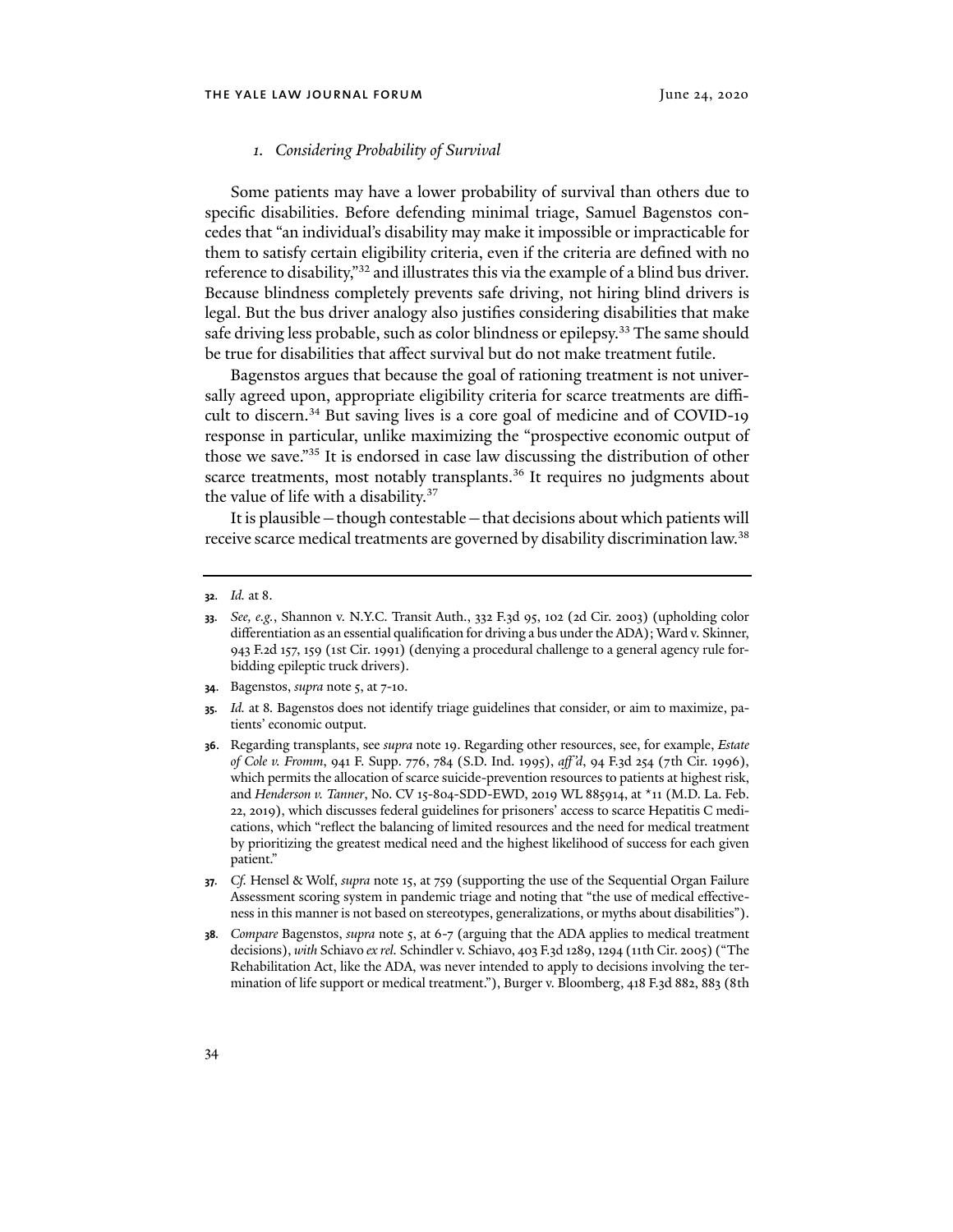But the cases finding that providers have illegally discriminated involve groundless judgments or invidious stereotypes, not factually grounded prediction. The Supreme Court's ruling against a provider who refused to treat a patient with HIV rested on the provider's failure to provide "objective, scientific information" that would make refusal "reasonable in light of the available medical evidence."39 Lower court opinions likewise differentiate groundless or biased decisions from those grounded in legitimate, even if disputable, medical evidence.<sup>40</sup> And courts resolve uncertainty in favor of medical decisionmakers who are making goodfaith efforts to ground their decisions in evidence. $41$ 

### *2. Considering Quantity of Resources Required*

Patients with certain disabilities may require more of a scarce treatment than others do. The American Medical Association recognizes this may be a legitimate medical consideration in absolute scarcity.<sup>42</sup> Yet some recent disability advocacy rejects it.<sup>43</sup>

- **39**. Bragdon v. Abbott, 524 U.S. 624, 650 (1998).
- **40***. See, e.g.*, McGugan v. Aldana-Bernier, 752 F.3d 224, 234 (2d Cir. 2014); Lesley v. Chie, 250 F.3d 47, 58 (1st Cir. 2001); Onishea v. Hopper, 171 F.3d 1289, 1299 (11th Cir. 1999) (en banc); Sumes v. Andres, 938 F. Supp. 9, 12 (D.D.C. 1996); Woolfolk v. Duncan, 872 F. Supp. 1381, 1390-91 (E.D. Pa. 1995).
- **41***. McGugan*, 752 F.3d at 234; *Lesley*, 250 F.3d at 58. This point is relevant to concerns that evidence-based triage approaches may lead to mistakes due to limited evidence. *See* Bagenstos, *supra* note 5, at 20. It is important to work to improve the accuracy of evidence-based approaches, but they need not be perfect to be legal. This is so in particular because a resource that does not go to one patient will benefit another. Where, as in the allocation of medical resources, the interests of potential beneficiaries are balanced such that they "share the risk of error in roughly equal fashion," it is appropriate to use a preponderance-of-evidence approach, rather than a heightened standard that "expresses a preference for one side's interests." *See* Herman & MacLean v. Huddleston, 459 U.S. 375, 390 (1983) (quoting Addington v. Texas, 441 U.S. 418, 423 (1979)). The allocation of scarce medical resources among individuals is not analogous to contexts, like the criminal law or civil commitment, where a single individual's established interests conflict with those of a governmental actor. *See Addington*, 441 U.S. at 427.
- **42***. Allocating Limited Health Care Resources: Code of Medical Ethics Opinion 11.1.3*, AM. MED.ASS'N, <https://www.ama-assn.org/delivering-care/ethics/allocating-limited-health-care-resources> [[https://perma.cc/VHE](https://perma.cc/VHE7-CY65])7-CY65] [hereinafer *Allocating Limited Health Care Resources*].
- **43***. See, e.g.*, Killick & Sallo, *supra* note 5 ("Should hospitals prioritize those with the least resource-intensive needs or exclude from access to life-sustaining care those with lower survival

Cir. 2005) (per curiam) ("[A] lawsuit under the Rehab Act or the [ADA] cannot be based on medical treatment decisions."), *and* Sharona Hoffman, *Preparing for Disaster: Protecting the Most Vulnerable in Emergencies*, 42 U.C. DAVIS L. REV. 1491, 1525 (2009) ("Precedent establishes that patients will not be successful in suing healthcare providers for ADA or Rehabilitation Act violations relating to good-faith medical treatment decisions.").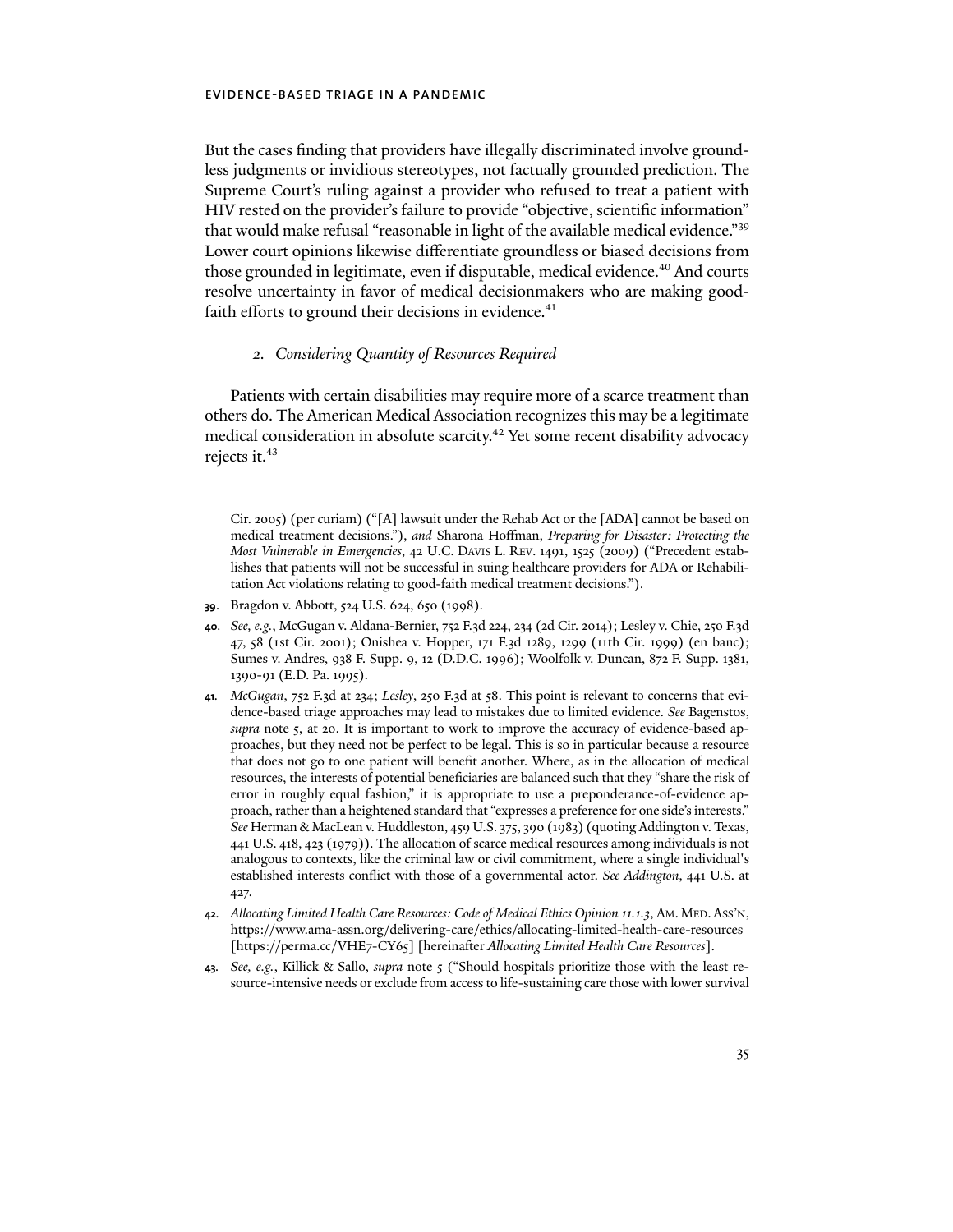Several disability law precedents are consistent with considering the quantity of resources a patient is likely to require. The first is *Alexander v. Choate*, which permits the provision of an equal quantum of resources to all patients, even if this produces unequal outcomes for patients with specific disabilities.<sup>44</sup> The second is *Olmstead v. L.C.*, which concludes that limited resources can justify refusing to maximally accommodate people with specific disabilities when doing so would deprive others—including people with other disabilities—whom the state is also bound to protect.<sup>45</sup> The third is precedent defining reasonable accommodation: disability law does not require "an accommodation that would result in other employees having to work harder or longer."46 The fourth is the permission provided in disability law to exclude a person from a program in order to protect others' health or lives.<sup>47</sup> In explaining this doctrine, courts state that disability law aims to counter "prejudice, stereotypes, or unfounded fear,"48 while giving appropriate weight to genuine threats to others' health and safety, and that "the need to protect public health may at times outweigh the rights of disabled individuals."49

Bagenstos argues that providers should be required to "take steps to ensure that those who are not qualified for life-saving treatments can become qualified."50 Patients with disabilities should of course receive nonscarce resources

probabilities, they would be engaging in discrimination."); *Preventing Discrimination*, *supra*  note 5, at 8 (similar).

- **44**. 469 U.S. 287, 303 (1985) (upholding a state's Medicaid policy that guaranteed fourteen days of inpatient treatment to all patients, rejecting the view that Medicaid entitles each patient to "that level of health care precisely tailored to his or her particular needs," and concluding that Medicaid benefits need not be altered to respond to the greater medical needs of patients with specific disabilities); *cf.* Bagenstos, *supra* note 5, at 21 (conceding that Health and Human Services (HHS) endorses consideration of "the cost of medical procedures, the length of hospital stays, prevention of death, and prevention of contagious diseases" (quoting *ADA Analyses of the Oregon Health Care Plan*, 9 ISSUES L.& MED. 397, 411 (1994))). Although *Choate* is a Rehabilitation Act rather than an ADA case, it is ofen regarded as applicable to the ADA as well. *See e.g.*, Theriault v. Flynn, 162 F.3d 46, 48 & n.3 (1st Cir. 1998); Mark C. Weber, *Disability Discrimination by State and Local Government: The Relationship Between Section 504 of the Rehabilitation Act and Title II of the Americans with Disabilities Act*, 36 WM. & MARY L. REV. 1089, 1115 (1995).
- **45**. Olmstead v. L.C. *ex rel.* Zimring, 527 U.S. 581, 604 (1999) (plurality opinion) (permitting a state to show that "in the allocation of available resources, immediate relief for the plaintiffs would be inequitable, given the responsibility the State has undertaken for the care and treatment of a large and diverse population of persons with mental disabilities").
- **46**. Turco v. Hoechst Celanese Corp., 101 F.3d 1090, 1094 (5th Cir. 1996).
- **47***. See, e.g.*, Doe v. Woodford Cty. Bd. of Educ., 213 F.3d 921, 925 (6th Cir. 2000).
- **48**. Sch. Bd. v. Arline, 480 U.S. 273, 287-88 (1987).
- **49***. Woodford*, 213 F.3d at 925 (quoting Montalvo v. Radcliffe, 167 F.3d 873, 876 (4th Cir. 1999)).
- **50**. Bagenstos, *supra* note 5, at 21 n.82.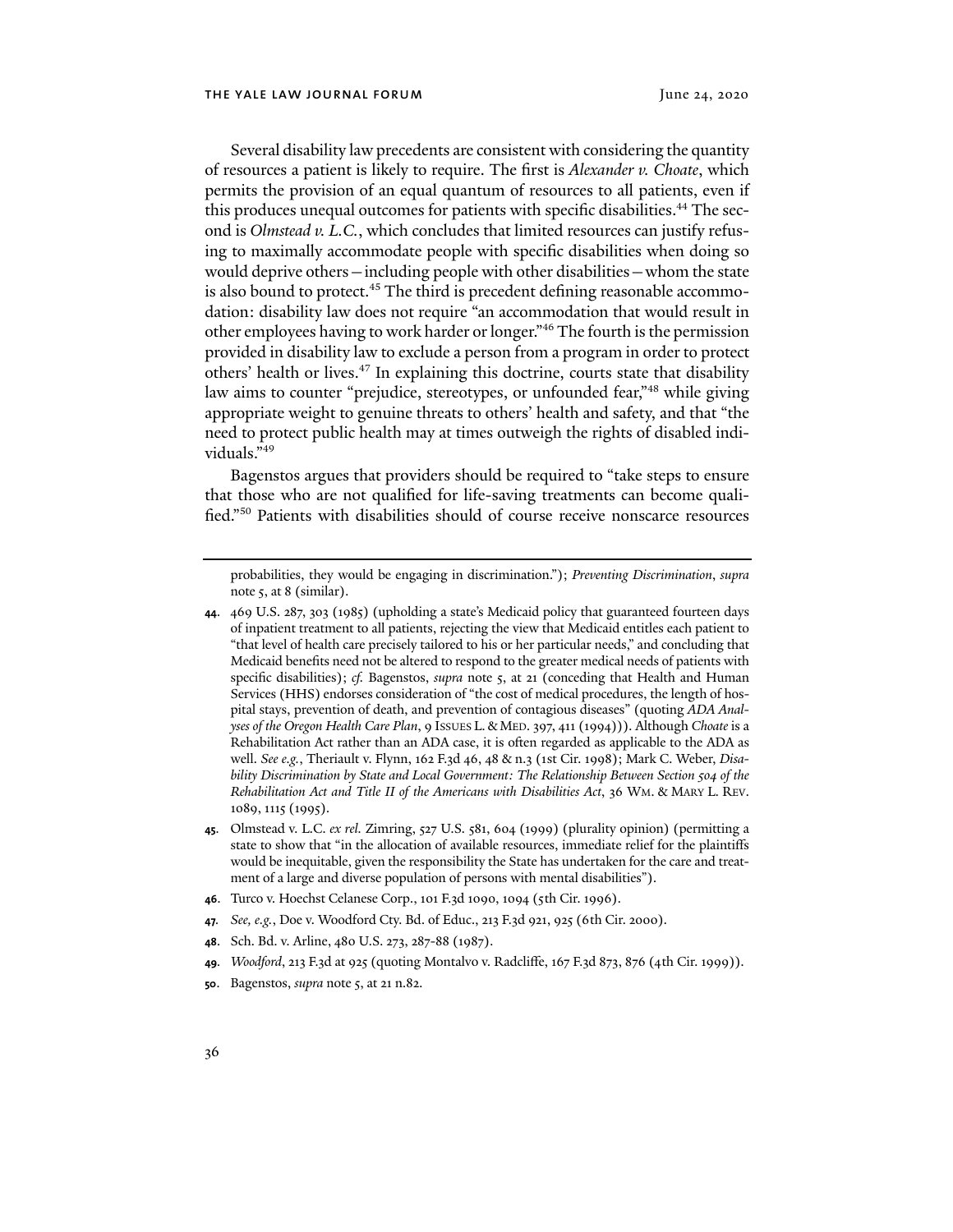that help them become qualified. But whether they, or any patient, should receive scarce resources to become qualified requires an evidence-based determination of whether doing so risks depriving other patients, including patients with other disabilities, of needed resources.<sup>51</sup>

#### *3. Considering Ability to Benefit Others*

Evidence-based triage also typically prioritizes healthcare workers.52 Doing so helps save more patients, especially those whose illnesses or disabilities make them likelier to require the assistance of skilled professionals. Although random selection and minimal triage would prohibit this prioritization, such a prohibition lacks legal support. Prioritizing healthcare workers, even if they are less likely to be disabled than others,<sup>53</sup> does not constitute illegal discrimination, because prioritizing healthcare workers is "necessary for the provision" of scarce treatments.<sup>54</sup>

## *C. Saving More Years of Life*

The American Medical Association's discussion of fairly allocating scarce resources encompasses duration of benefit as well as likelihood of benefit.<sup>55</sup> Importantly, evidence-based predictions about the number of years a patient can gain from treatment fundamentally differ from subjective judgments about qual-

**<sup>51</sup>***. Cf.* Borkowski v. Valley Cent. Sch. Dist., 63 F.3d 131, 138-39 (2d Cir. 1995) (providing an example of a "modification" that "would be unreasonable because of its excessive costs," and explaining that the "nature and cost" of an accommodation are relevant when assessing whether it is legally required).

**<sup>52</sup>***. See, e.g.*, Emanuel et al., *supra* note 1, at 5; White et al., *supra* note 2, at 8.

**<sup>53</sup>***. See* Bagenstos, *supra* note 5, at 12 (describing the underrepresentation of people with disabilities among medical professionals).

**<sup>54</sup>**. 28 C.F.R. § 35.130(b)(8) (2019). While there are no cases applying this provision to triage policies that prioritize healthcare workers, courts have interpreted it to uphold, for instance, academic requirements for trainee health workers against disability discrimination challenges. *See* Maples v. Univ. of Tex. Med. Branch at Galveston, 901 F. Supp. 2d 874, 883-84 (S.D. Tex. 2012) ("Requiring high standards for future physician assistants is necessary for the proper treatment of patients."), *aff'd*, 524 F. App'x 93 (5th Cir. 2013). The availability of healthcare workers is similarly necessary for proper patient care.

**<sup>55</sup>***. Allocating Limited Health Care Resources*, *supra* note 42. The goal of lengthening lives is also adopted in organ allocation policy. *See* Organ Procurement and Transplantation Network, *Board Approves Enhanced Liver Distribution System*, U.S. DEP'T.HEALTH AND HUMAN SERVICES, <https://optn.transplant.hrsa.gov/news/board-approves-enhanced-liver-distribution-system> [[https://perma.cc/FG](https://perma.cc/FG2U-HGGA])2U-HGGA] (praising a policy revision that "puts more appropriate emphasis on medical criteria that save and lengthen lives").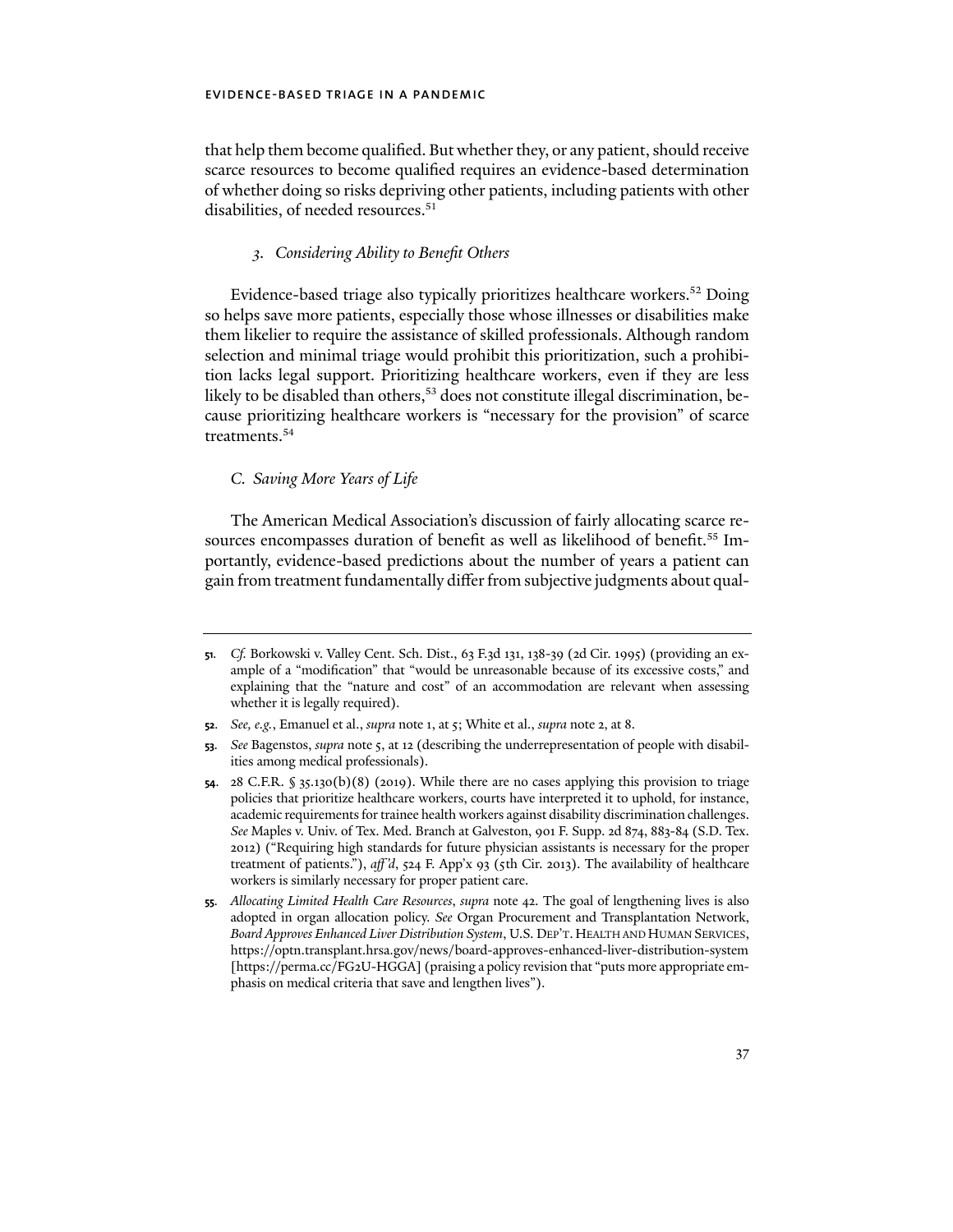ity of life. A patient's unique perspective on their own quality of life merits deference.56 But patients lack similar expertise regarding their future lifespan. Lifeexpectancy ranges can be predicted for patients with certain illnesses or disabilities,57 based on verifiable outcomes—how many patients with a given condition survive for a specified length of time—rather than on subjective, unverifiable beliefs.58 Short- and long-term life-expectancy predictions are central to damages calculations in tort cases.<sup>59</sup> Shorter-term predictions are employed to determine eligibility for scarce antiviral treatments<sup>60</sup> and hospice care,  $\overline{61}$  as well as to prioritize patients for access to experimental treatments and consultations about end-

**<sup>56</sup>**. Here I agree with Bagenstos, *supra* note 5, at 13-15. Quality-of-life judgments come nearest to justifiability in the rare cases where some patients (e.g., those in a persistent vegetative state) are unable to communicate about their quality of life, no matter what accommodations are offered. Relying on others' judgments about their quality of life would not inappropriately ignore their "inside" perspective, because that perspective is inaccessible. *Cf*. Bagenstos, *supra* note 5 at 14 (contrasting "inside" and "outside" perspectives on disability); Alicia Ouellette, *Disability and the End of Life*, 85 OR. L. REV. 123, 174-75 (2006) (distinguishing persistent vegetative state from disability); Persad, *supra* note 12, at 297 (noting that comatose patients are unable to provide first-person testimony). But sufficiently high-quality "outside" judgments about these patients' quality of life are likely impractical in a pandemic.

**<sup>57</sup>***. E.g.*, *Cancer Facts & Figures 2019*, AM. CANCER SOC'Y (2019), [https://www.cancer.org/content](https://www.cancer.org/content/dam/cancer-org/research/cancer-facts-and-statistics/annual-cancer-facts-and-figures/2019/cancer-facts-and-figures-2019.pdf) [/dam/cancer-org/research/cancer-facts-and-statistics/annual-cancer-facts-and-figures](https://www.cancer.org/content/dam/cancer-org/research/cancer-facts-and-statistics/annual-cancer-facts-and-figures/2019/cancer-facts-and-figures-2019.pdf) /2019[/cancer-facts-and-figures-](https://www.cancer.org/content/dam/cancer-org/research/cancer-facts-and-statistics/annual-cancer-facts-and-figures/2019/cancer-facts-and-figures-2019.pdf)2019.pdf [[https://perma.cc/P](https://perma.cc/P3CT-SPLP])3CT-SPLP] (discussing predicted life expectancy for cancer patients).

**<sup>58</sup>**. As the example of predictions grounded in verifiable outcomes indicates, subjective hunches need not play a role in life-expectancy predictions, nor are life-expectancy predictions proxies for quality-of-life judgments. *Contra* Letter from Disability Rights North Carolina to Roger Severino, Dir., Office for Civil Rights, U.S. Dep't of Health & Human Servs., (May 5, 2020), [https://disabilityrightsnc.org/wp-content/uploads/](https://disabilityrightsnc.org/wp-content/uploads/2020/05/OCR-Complaint-5.5.20.pdf)2020/05/OCR-Complaint-5.5.20.pdf [[https://perma.cc/BP](https://perma.cc/BP4P-2FZR])4P-2FZR].

**<sup>59</sup>***. E.g.*, Luwisch v. Am. Marine Corp., 956 F.3d 320, 329 (5th Cir. 2020) (observing that life expectancy is relevant to monetary awards for lost wages, as is "evidence that a particular person, by virtue of his health or occupation or other factors, is likely to live and work a longer, or shorter, period than the average" (quoting DePerrodil v. Bozovic Marine, Inc., 842 F.3d 352, 361 (5th Cir. 2016))); Conwed Corp. v. Union Carbide Corp., 443 F.3d 1032, 1043 (8th Cir. 2006) ("An award for impairment of earning capacity should be based on an evaluation of such factors as age, life expectancy, health . . . .").

**<sup>60</sup>***. E.g.*, Hoffer v. Inch, 382 F. Supp. 3d 1288, 1311-12 (N.D. Fla. 2019) (reporting the use of eighteen-month life expectancy in state and federal guidelines for prisoner eligibility for Hepatitis C treatment).

**<sup>61</sup>**. 42 U.S.C. § 1395x(dd)(3)(A) (2018) ("An individual is considered to be 'terminally ill' if . . . the individual's life expectancy is 6 months or less."); United States v. AseraCare, Inc., 938 F.3d 1278, 1292-93 (11th Cir. 2019) (explaining the application of the "terminally ill" standard to hospice care eligibility). Some states condition access to physician-assisted dying on terminal illness. *E.g.*, COLO. REV. STAT. ANN. § 25-48-103 (West 2020).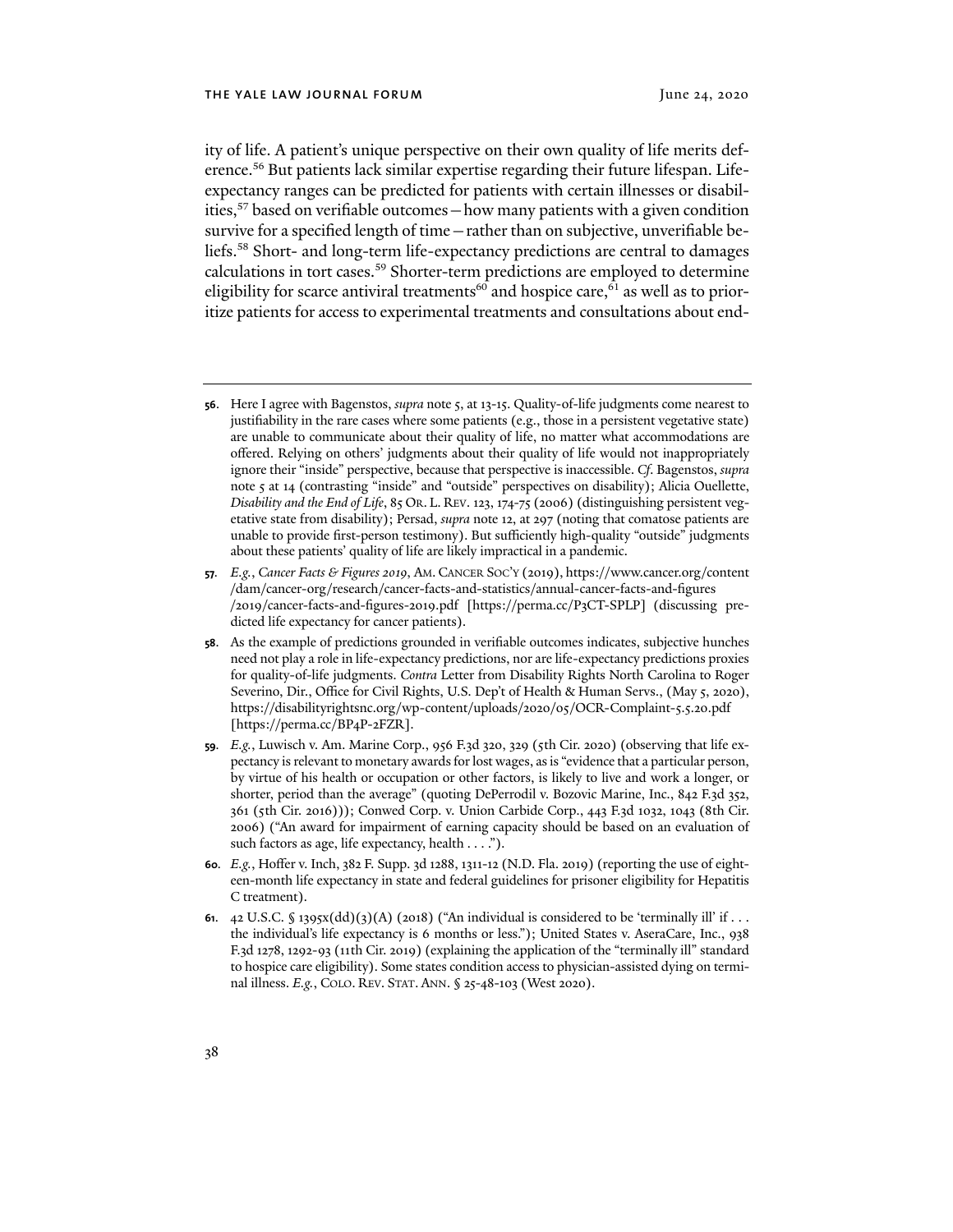of-life treatment preferences.62 Even those who question life-expectancy predictions are uncertain whether to categorically reject them, or instead to limit their use to short-term life expectancy.<sup>63</sup>

Bagenstos argues that even if some disabilities genuinely limit life expectancy, it would be unfair to consider this when setting priorities.64 As an ethical matter, I agree that using shorter-term life-expectancy predictions, as both lung allocation and model triage guidelines do, $65$  is desirable because it captures the direct effects of conditions that limit short-term survival regardless of social arrangements, while striving to screen out the effects of social injustice on overall lifespan.<sup>66</sup> Short-term predictions also reduce concerns about uncertainty.

As a doctrinal matter, however, the law permits consideration of disabilities that limit lifespan, even when disability would not limit lifespan in a just world. As described in Section I.B.1, the law permits evidence-based medical judgments even when they disadvantage patients with certain disabilities. For instance, courts were legally justified to base their decisions on the risk HIV presented under prevailing social conditions,  $67$  even when doing so exacerbated the disadvantage or inconvenience people with HIV experienced and even though HIV would have been less deadly had society acted justly and pursued a cure earlier.

- **62**. CONN. GEN. STAT.ANN. § 38a-483c (West 2012) (permitting patients with a life expectancy of two years or less an expedited appeal from experimental treatment denial); NEV. REV. STAT. ANN. § 449A.551 (West 2019) (directing healthcare providers to explain the availability and features of a Provider Order for Life-Sustaining Treatment form to any patient with a "life expectancy of less than 5 years").
- **63***. Compare* Bagenstos, *supra* note 5, at 9 n.30 (arguing that we should not use "*quantity*-of-life measures such as the number of expected life-years saved"), *with Who Gets Care*, TRADEOFFS (Apr. 14, 2020), https://tradeoffs.org/2020/04/14[/who-gets-care \[](https://tradeoffs.org/2020/04/14/who-gets-care)[https://perma.cc/ZG](https://perma.cc/ZG44-N264])44- N[264](https://perma.cc/ZG44-N264])] (reporting the statement of Bagenstos that "the safest standard is six months – the same time frame doctors use to determine hospice eligibility"). *See also Organ Transplant Discrimination*, *supra* note 17, at 43-44 (reporting the statement of bioethicist Joseph Stramondo that while transplant policy should not aim at unconstrained maximization of the number of life-years saved, a heart transplant "should go to the person who will live 5, 10, or 15 years with that heart and not the person who will only live 6 months").
- **64***. See* Bagenstos, *supra* note 5, at 17 & n.67 (discussing the concern that short life expectancy reflects "societal discrimination").
- **65**. The model triage guidelines consider only short-term life expectancy. White et al., *supra* note 2, at 6. The lung transplantation guidelines similarly focus on one-year life expectancy. *A Guide to Calculating the Lung Allocation Score*, UNITED NETWORK FOR ORGAN SHARING 6 [https://unos.org/wp-content/uploads/unos/lung\\_allocation\\_score.pdf](https://unos.org/wp-content/uploads/unos/lung_allocation_score.pdf) [[https://perma.cc](https://perma.cc/EK93-56NG]) /EK93-56[NG\].](https://perma.cc/EK93-56NG])
- **66***. See Cancer Facts & Figures 2019*, *supra* note 57, at 21 (identifying cancers that sharply limit short-term survival); *cf.* Persad, *supra* note 12, at 302 (noting that many disadvantages people with disabilities face are attributable to social injustice).
- **67***. See* Lesley v. Chie, 250 F.3d 47, 58 (1st Cir. 2001); Onishea v. Hopper, 171 F.3d 1289, 1299 (11th Cir. 1999).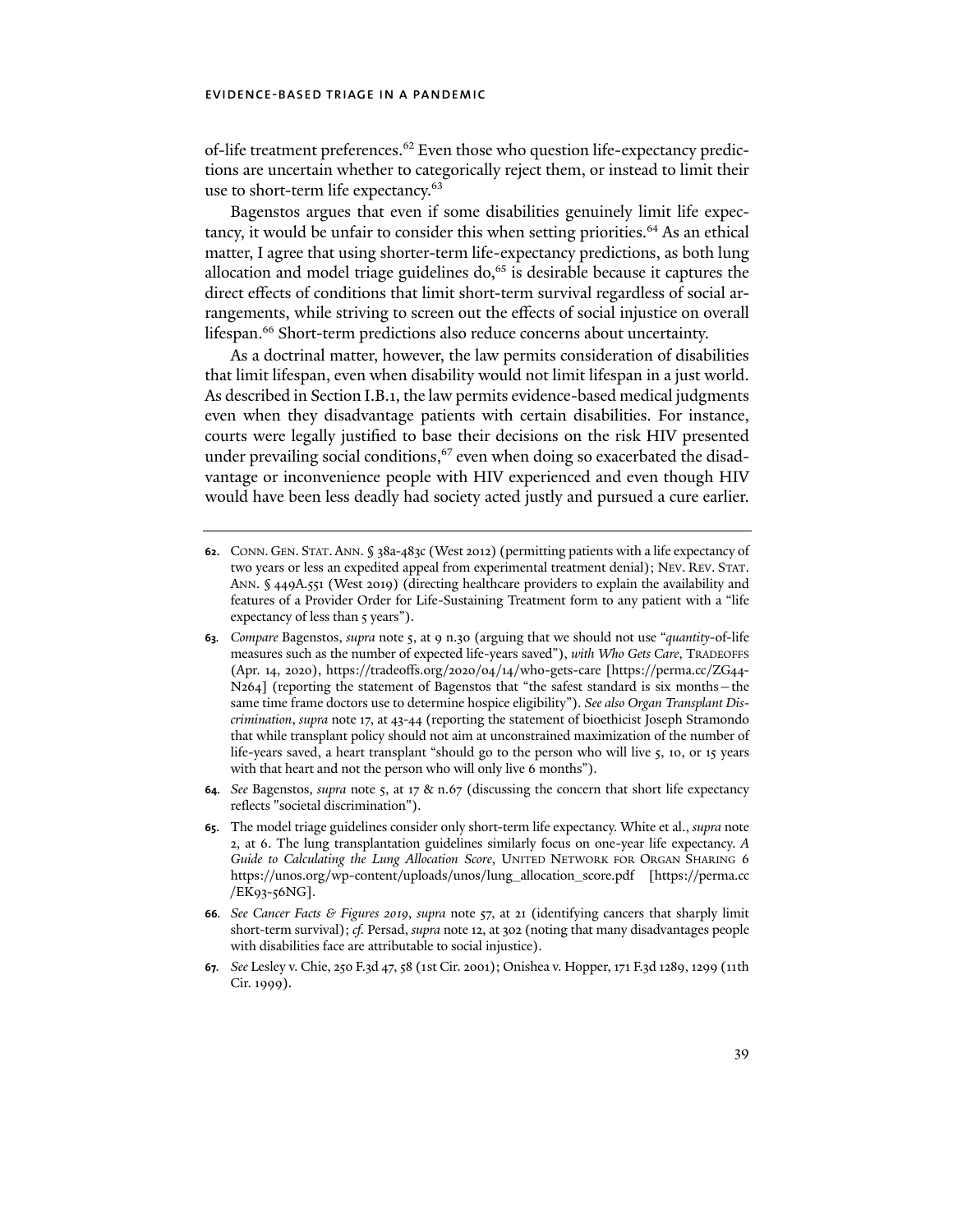Similarly, serious limitations on long-term survival were judged to be an acceptable reason to deny access to a liver transplant.<sup>68</sup> Notably, the law also permits triage policies to consider patients' age.<sup>69</sup>

#### **ii. why evidence-based triage is ethical**

In this Part, I turn from doctrinal to ethical analysis of evidence-based triage. As a starting point, the aim of saving more lives is widely endorsed.<sup>70</sup> Notably, many ethicists who reject utilitarianism endorse saving more lives, on the basis that saving more lives comes closest to meaningfully fulfilling our duties to each person, $71$  and recognizes the paramount and equal significance of each life. $72$ 

- **70***. See* sources cited *supra* note 13; *cf. Onishea*, 171 F.3d at 1299 (rejecting "the absurd conclusion that Congress has decreed even a few painful deaths in service of the [Rehabilitation] Act's noble goal").
- **71**. Tom Dougherty, *Rational Numbers: A Non-Consequentialist Explanation of Why You Should Save the Many and Not the Few*, 63 PHIL. Q. 413, 420 (2013); Nien-hê Hsieh, Alan Strudler & David Wasserman, *The Numbers Problem*, 34 PHIL. & PUB. AFF. 352 (2006).
- **72**. T.M. SCANLON,WHAT WE OWE TO EACH OTHER 232-34 (1998); Frances P. Kamm, *Health and Equity*, *in* SUMMARY MEASURES OF POPULATION HEALTH: CONCEPTS, ETHICS, MEASUREMENT AND APPLICATIONS 685, 685-88 (Christopher J.L. Murray et al. eds., 2002); *see also* Joint Statement, *Moral Guidance on Prioritizing Care During a Pandemic*, PUB. DISCOURSE (Apr. 5, 2020), [https://www.thepublicdiscourse.com/](https://www.thepublicdiscourse.com/2020/04/62001)2020/04/62001 [\[https://perma.cc/](https://perma.cc/75YJ-ZBWC])75YJ-ZBWC] [hereinafer *Moral Guidance*]. *Contra* John M. Taurek, *Should the Numbers Count?*, 6 PHIL. & PUB. AFF. 293 (1977).

**<sup>68</sup>**. Barnett v. Kaiser Found. Health Plan, Inc., No. C-92-4908 SBA, 1993 WL 738364, at \*7 (N.D. Cal. Feb. 5, 1993), *aff'd*, 32 F.3d 413 (9th Cir. 1994).

**<sup>69</sup>***. Contra* Bagenstos, *supra* note 5, at 16 (suggesting that HHS rejected the use of age in triage policies). While the HHS Office of Civil Rights recently purported to reject treatment decisions resting on "judgments about a person's relative 'worth' based on . . . age," *Bulletin supra*  note 11, HHS's authority under the Age Discrimination Act of 1975 (Age Act) is far more limited than its authority under disability discrimination statutes. The Age Act permits the use of age-based criteria to achieve the normal operation or statutory objectives of any program, including both programs authorized by federal law and those authorized by state or local law, and does not apply to programs that provide "benefits or assistance to persons" based on age or define "criteria for participation in age-related terms." 42 U.S.C. § 6103 (2018); *see also* 45 C.F.R. § 90.13, 90.14 (2020). The Age Act "differs somewhat from the other civil rights statutes in that" it "itself specifies certain categories of age discrimination which will be considered permissible." NAACP v. Wilmington Med. Ctr., Inc., 491 F. Supp. 290, 316 (D. Del. 1980), *aff'd sub nom*. NAACP v. Med. Ctr., Inc., 657 F.2d 1322 (3d Cir. 1981); *see* Benjamin Eidelson, Comment, *Kidney Allocation and the Limits of the Age Discrimination Act*, 122 YALE L.J. 1635, 1651 (2013) (observing that the Age Act permits kidney transplant policies that consider age, and explaining that the Age Act "incorporated capacious exceptions to its prohibition on discrimination"). *See generally* Govind Persad, *Evaluating the Legality of Age-Based Criteria in Health Care: From Nondiscrimination and Discretion to Distributive Justice*, 60 B.C. L. REV. 889 (2019) (describing the Age Act's exceptions and identifying numerous healthcare policies that consider age).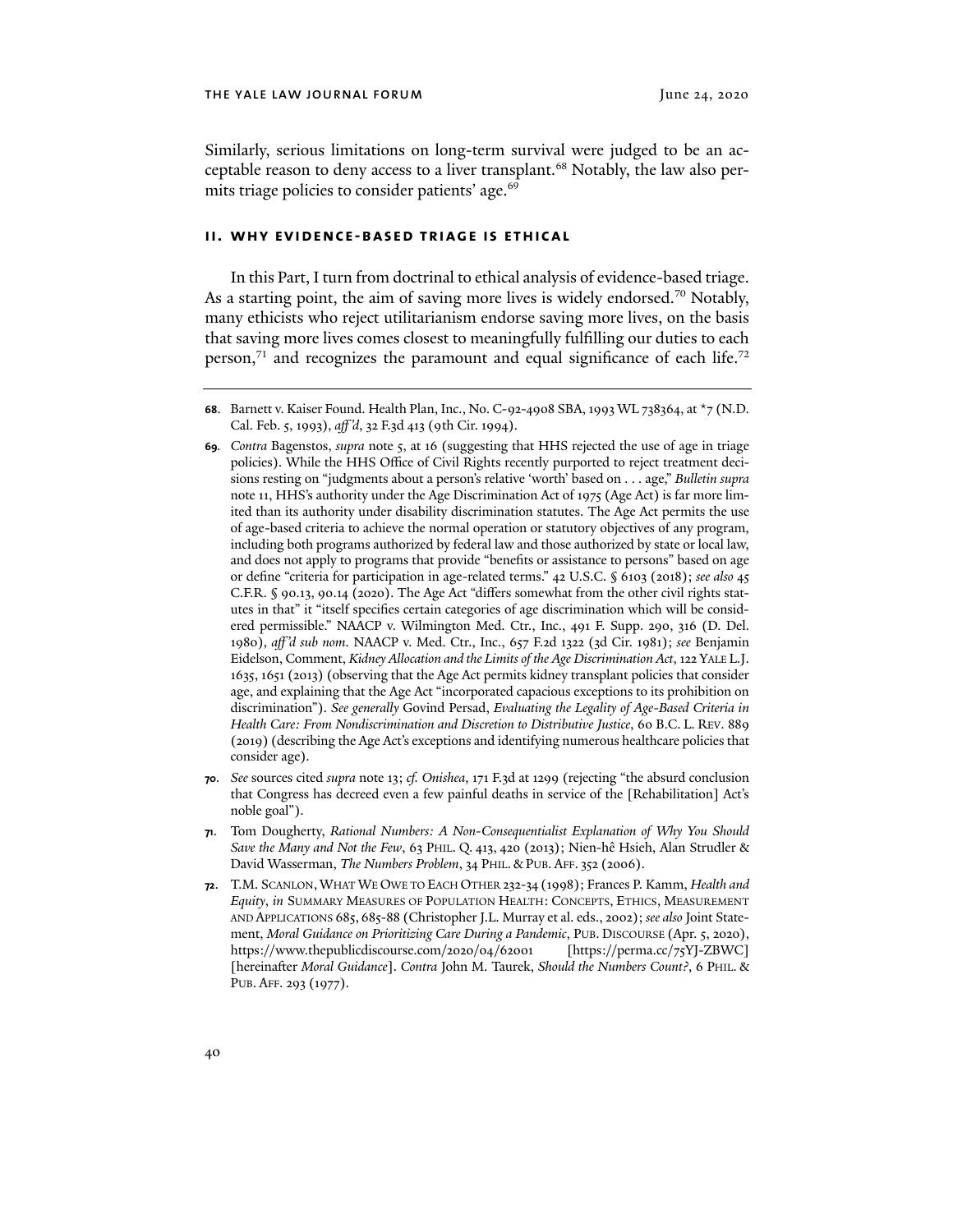While saving more years of life engenders more debate, some nonutilitarian ethicists also recognize it as appropriate.<sup>73</sup> Diverse participants in recent community engagement studies of triage policies similarly endorsed considering probability of survival and—though less strongly—years of life saved.<sup>74</sup> These arguments provide compelling ethical support for evidence-based triage, particularly when it emphasizes saving more lives and regards saving life-years as a subordinate and constrained aim.75 Indeed, those willingly accepting social and economic burdens in order to save more lives might reasonably feel betrayed if triage policies abandoned that goal.

In this Part, I advance a more ambitious ethical argument: evidence-based triage not only saves more lives overall, but it likely saves more lives among patients with disabilities.76 While this argument is not necessary for evidencebased triage to be ethical, it demonstrates its consonance with the goals of crossdisability advocacy, and helps dispel the mistaken framing of evidence-based triage as primarily burdening people with disabilities while primarily benefiting people without disabilities.

- **74**. Monica Schoch-Spana et al., *Influence of Community and Culture in the Ethical Allocation of Scarce Medical Resources in a Pandemic Situation: Deliberative Democracy Study*, 12 J. PARTICIPA-TORY MED. 7-8 (2020), [https://jopm.jmir.org/](https://jopm.jmir.org/2020/1/e18272/pdf)2020/1/e18272/pdf [[https://perma.cc/BF](https://perma.cc/BF2W-U5SG])2W-U5[SG\] \(](https://perma.cc/BF2W-U5SG])finding that over seventy percent of Maryland focus group participants and eightfive percent in a smaller Texas group regarded probability of survival as relevant, with fewer than ten percent rejecting it, and that fify percent or more in both groups regarded years of life saved as relevant). These results echo findings in more abstract contexts. *See, e.g.*, Mark Kelman & Tamar Admati Kreps, *Playing with Trolleys: Intuitions About the Permissibility of Aggregation*, 11 J. EMPIRICAL LEGAL STUD. 197, 205 (2014) (reporting that seventy-eight percent of respondents believed that a scarce medicine must be allocated to save ten patients rather than one, and that eighty-five percent believed allocating it to save ten was at least permissible).
- **75**. Emanuel et al, *supra* note 1, at 4 (describing saving years of life as a "subordinate aim"); Mello, Persad, & White, *supra* note 6, at 4 (constraining the goal of saving years of life to short-term differences in life expectancy); *cf. Moral Guidance*, *supra* note 72.
- **76**. For simplicity, I focus only on the goal of saving more lives. It is plausible that policies considering short-term life expectancy likewise save more years of life among people with disabilities, but the analysis is more complex.

**<sup>73</sup>***. See, e.g.*, Samuel J. Kerstein, *The Badness of Death for Us, the Worth in Us, and Priorities in Saving Lives*, *in* SAVING PEOPLE FROM THE HARM OF DEATH (Espen Gamlund & Carl Tollef Solberg eds., 2019); *cf. Moral Guidance*, *supra* note 72 (reporting that some of the document's authors believe that saving more life-years is relevant, while others disagree).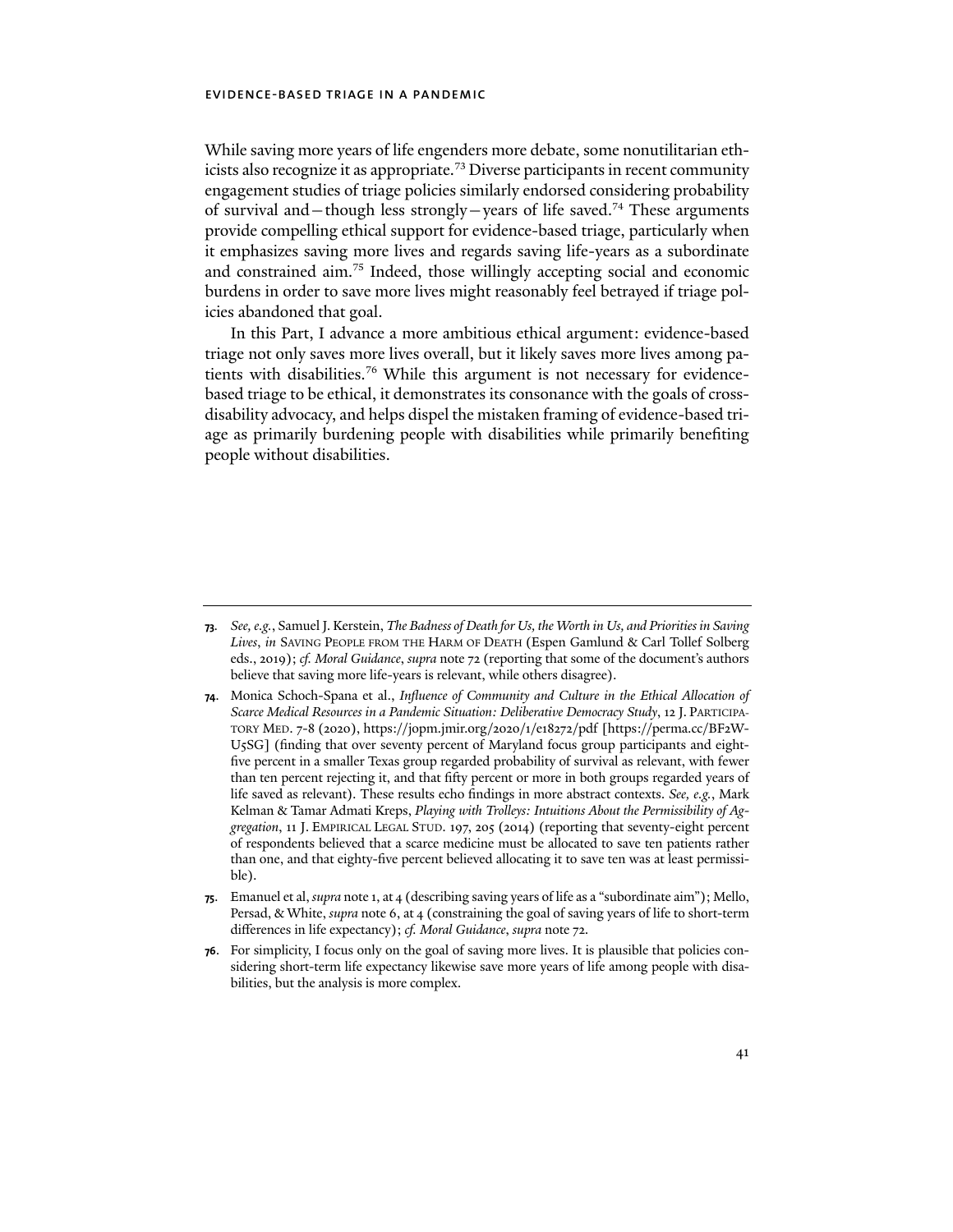#### *A. Evidence-Based Triage Benefits Many Patients with Disabilities*

How evidence-based triage affects a given patient or group depends on two factors: (1) whether they are likely to need scarce, potentially lifesaving treatments, and (2) whether they are likely to benefit from those treatments. These factors create three broad categories of patients:

- 1. Patients unlikely to need scarce, potentially lifesaving treatment, who will be largely unaffected by triage policies.
- 2. Patients who are more likely to need these treatments, but have comparatively good prospects of benefit. They will likely fare better under evidence-based triage, which makes more treatments available to patients who can benefit, than under random selection or minimal triage.
- 3. Patients who are more likely to need these treatments, yet have poor prospects of benefit even with them. They will likely fare worse under evidence-based triage than under random selection or minimal triage, although the difference may not be large given their limited prospects of benefit even with treatment.

Because evidence-based triage aims to save more lives, the gains for patients in the second group are expected to exceed the losses for patients in the third group. Imagine a stylized triage scenario where the second group comprises twenty patients with a fify percent chance of survival and the third comprises twenty with a ten percent chance; only twenty treatments are available. Evidence-based triage prioritizes the second group, saving ten lives. In contrast, random selection, which treats the groups identically, saves five fewer lives in the second group and only one more in the third.

In this Section, I suggest that there is reason to believe that the second group of patients, those who need scarce treatments but can benefit from them, is likely to contain a greater proportion of people with disabilities than the first group. This, in combination with the fact that evidence-based triage aims at saving more lives, makes it plausible that the people with disabilities who would be saved only by evidence-based triage outnumber the people with disabilities in the third group who would fare better underrandom selection or minimal triage. The plausibility of this claim is not required for evidence-based triage to be legal or ethical: law and morality value all patients, not only those with disabilities. Nor is it sufficient for legality: a policy could illegally disadvantage patients with specific disabilities even if it is better for most patients with disabilities.<sup>77</sup> But it

**<sup>77</sup>**. Bagenstos, *supra* note 5, at 19 (arguing that antidiscrimination law "protect[s] individuals"); *see also* Hensel & Wolf, *supra* note 15, at 741-61 (collecting cases).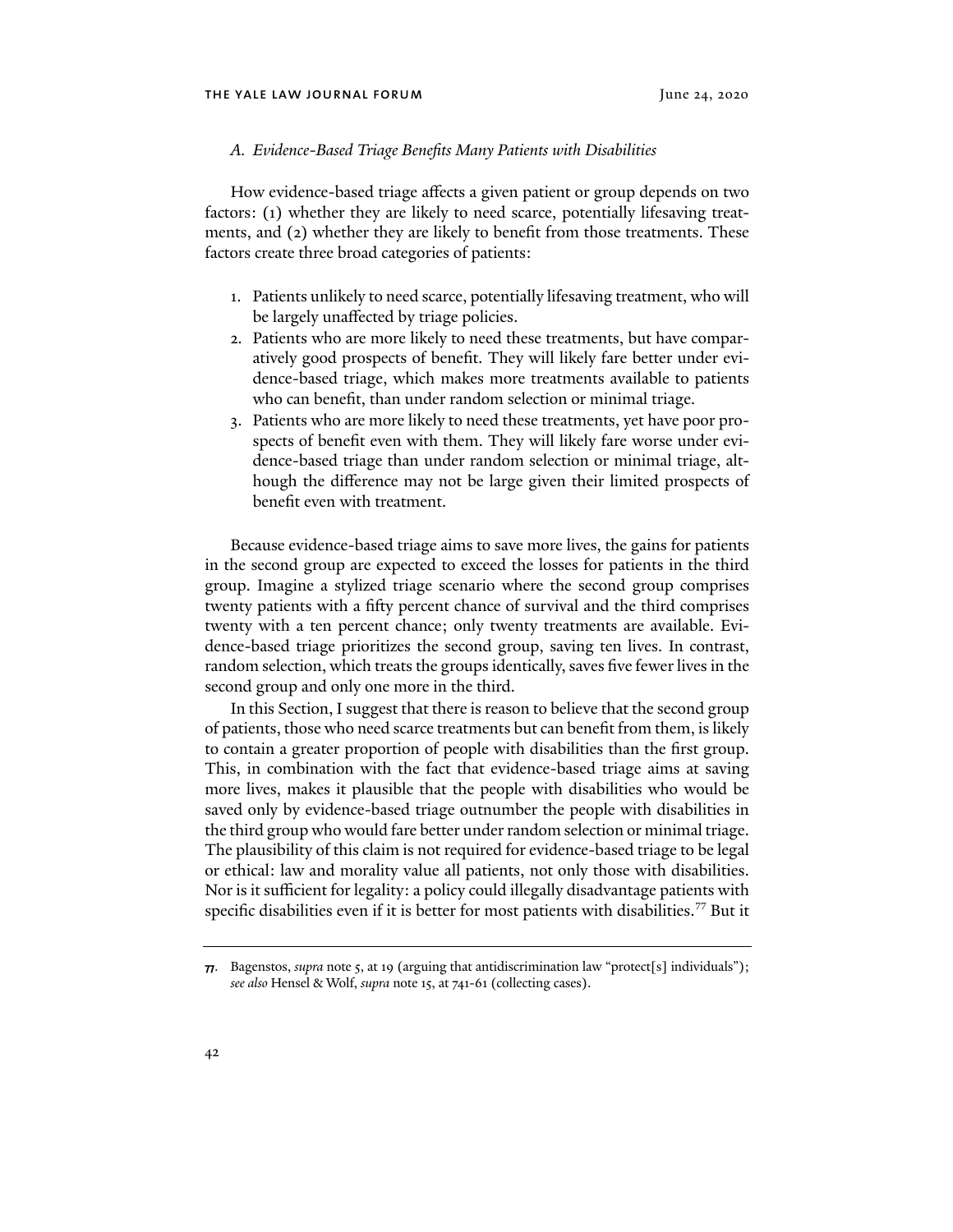helps to support the consonance of evidence-based triage with a disability advocacy approach that centers the interests of patients with disabilities.

The predicted benefits of evidence-based triage for many patients with disabilities undermine the generalization that evidence-based triage disadvantages patients with disabilities.78 They also challenge Bagenstos's suggestion that triage policies that consider disabilities "place the burden of resource scarcity on disabled individuals" and his claim that "a process in which people with disabilities were equally represented vis-à-vis the nondisabled, and in which the interests of both groups were given equal concern" would exclude disability as a factor.79 And they similarly challenge the claim that considering probability of survival or quantity of resources required would "significantly disadvantage people with disabilities."80 Disability advocacy has compelling reasons to endorse evidence-based triage policies that consider differences in patients' prospect of benefit and the quantity of resources they need, because many of the additional lives saved by such policies will be the lives of patients with disabilities, since the overwhelming majority of disabilities do not affect these factors. Taking "equal account of the interests of disabled people"81 does not mean treating all people with disabilities the same—it means treating people differently when, and only when, this is justified by their differences.

Bagenstos questions whether we can "know that a policy explicitly denying treatment to some individuals based on their disabilities is going to benefit more people with disabilities overall."82 There is uncertainty here, but we certainly cannot know that random selection or minimal triage will more effectively avoid "deny[ing] people with disabilities important benefits" or "forcing disabled individuals to face deadly consequences because of societal decisions not to invest in sufficient treatments."83 In fact, there are good reasons to believe that random selection and minimal triage present greater risk of generating these undesirable results. First, forcing hospitals to ignore evidence about prospect of benefit may

- **79**. Bagenstos, *supra* note 5, at 11, 13.
- **80**. Hellman & Nicholson, *supra* note 5, at 25; *see also id*. (claiming that giving equal ventilator time to all patients would negatively affect those with "pre-existing health conditions").
- **81**. Bagenstos, *supra* note 5, at 13.
- **82***. Id.* at 19. Proposals for evidence-based triage do not categorically exclude individuals with disabilities, but instead use individualized determinations that consider whether a disability affects prospect of benefit. *See supra* Section I.A.
- **83**. Bagenstos, *supra* note 5, at 10, 17.

**<sup>78</sup>**. Ne'eman, *supra* note 5. This generalization parallels the broader fallacy that all disabilities are identical. Cf. City of Cleburne, Tex. v. Cleburne Living Ctr., 473 U.S. 432, 442 (1985) (observing that individuals with intellectual disabilities are not "all cut from the same pattern"); Ouellette, *supra* note 56, at 174 (discussing differences between disabilities).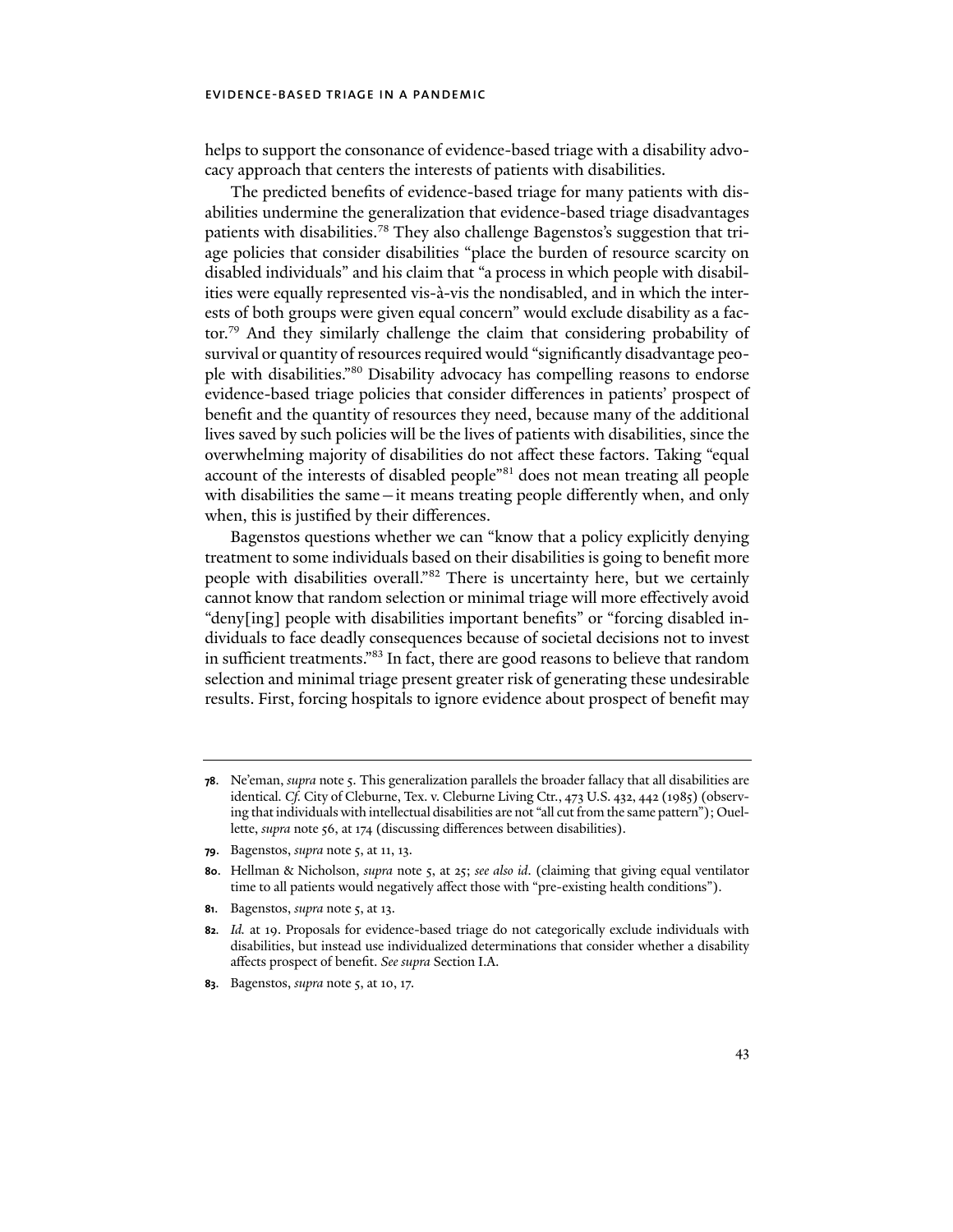not be the best way of allowing "people with disabilities an equal chance to survive,"84 because disabilities likely also affect the need for scarce, lifesaving treatment, making the number of treatments available relevant. For instance, given the spread of COVID-19 in group housing, $85$  patients with disabilities (such as sensory and intellectual disabilities) that do not limit their prospect of benefit are likely to be overrepresented among COVID-19 patients.<sup>86</sup> They therefore have much to lose from a policy that makes fewer treatments available to patients who can benefit, since such a policy not only leads to more deaths but concentrates those deaths among those likelier to contract COVID-19.<sup>87</sup>

Second, evidence-based triage could benefit patients with disabilities even under the implausible assumption that disabilities only limit prospect of benefit and do not increase the risk of contracting COVID-19. Assume, for instance, that only five of the twenty COVID-19 patients with a greater prospect of benefit in the example discussed above have disabilities, whereas all twenty patients with a lesser prospect of benefit do. <sup>88</sup> Even under these assumptions, evidence-based

- **85***. See, e.g.*, Jason Moon, *More Than Three in Four N.H. COVID Deaths Occurred in Long-Term Care Homes*, N.H. PUB. RADIO (May 5, 2020), [https://www.nhpr.org/post/more-three-four](https://www.nhpr.org/post/more-three-four-nh-covid-deaths-occurred-long-term-care-homes%23stream)[nh-covid-deaths-occurred-long-term-care-homes#stream](https://www.nhpr.org/post/more-three-four-nh-covid-deaths-occurred-long-term-care-homes%23stream) [[https://perma.cc/UF](https://perma.cc/UF53-A3EN])53-A3EN].
- **86**. For instance, almost fify percent of people over age seventy-five have hearing impairments, and more than forty percent have cognitive impairment or dementia. *See* Nat'l Institute on Aging, Hearing Loss: A Common Problem for Older Adults, NAT'L INST. HEALTH (Nov. 20, 2018), <https://www.nia.nih.gov/health/hearing-loss-common-problem-older-adults>[[https://](https://perma.cc/778P-YG8D]) [perma.cc/](https://perma.cc/778P-YG8D])778P-YG8D]; Kenneth M. Langa et al., *A Comparison of the Prevalence of Dementia in the United States in 2000 and 2012*, 177 JAMA INTERNAL MED. 51, 55 (2017). More than sixty percent of nursing home residents are over seventy-five. *Long-Term Care Providers and Service Users in the United States, 2015-2016*, NAT'L CTR. FOR HEALTH STATS. 20 (Feb. 2019), [https://](https://www.cdc.gov/nchs/data/series/sr_03/sr03_43-508.pdf) [www.cdc.gov/nchs/data/series/sr\\_](https://www.cdc.gov/nchs/data/series/sr_03/sr03_43-508.pdf)03/sr03\_43-508.pdf These patients benefit in two ways from policies that save more lives: directly from greater access to scarce treatments for themselves, and indirectly from greater access for caregivers and loved ones.
- **87***. Cf.* Ne'eman, *supra* note 5 (conceding that "[i]f someone needs twice the average amount of time on a ventilator, maintaining that we shouldn't turn them away . . . means that we are potentially costing the lives of two people who come into the [intensive care unit] after them," but nevertheless endorsing a policy that saves fewer lives). Ne'eman does not address the possibility that the lives lost will be those of patients with disabilities.
- **88***. Cf. Disability Impacts All of Us*, CTR. FOR DISEASE CONTROL, [https://www.cdc.gov/ncbddd](https://www.cdc.gov/ncbddd/disabilityandhealth/infographic-disability-impacts-all.html) [/disabilityandhealth/infographic-disability-impacts-all.html](https://www.cdc.gov/ncbddd/disabilityandhealth/infographic-disability-impacts-all.html) [\[https://perma.cc/](https://perma.cc/8LTA-UGNJ])8LTA-[UGNJ\]](https://perma.cc/8LTA-UGNJ]) (reporting that over a quarter "of adults in the United States ha[s] some type of disability"). In reality, patients with preexisting disabilities may be more likely to contract COVID-19, and many patients who are unlikely to benefit will not have preexisting disabilities.

**<sup>84</sup>**. Hellman & Nicholson, *supra* note 5, at 25.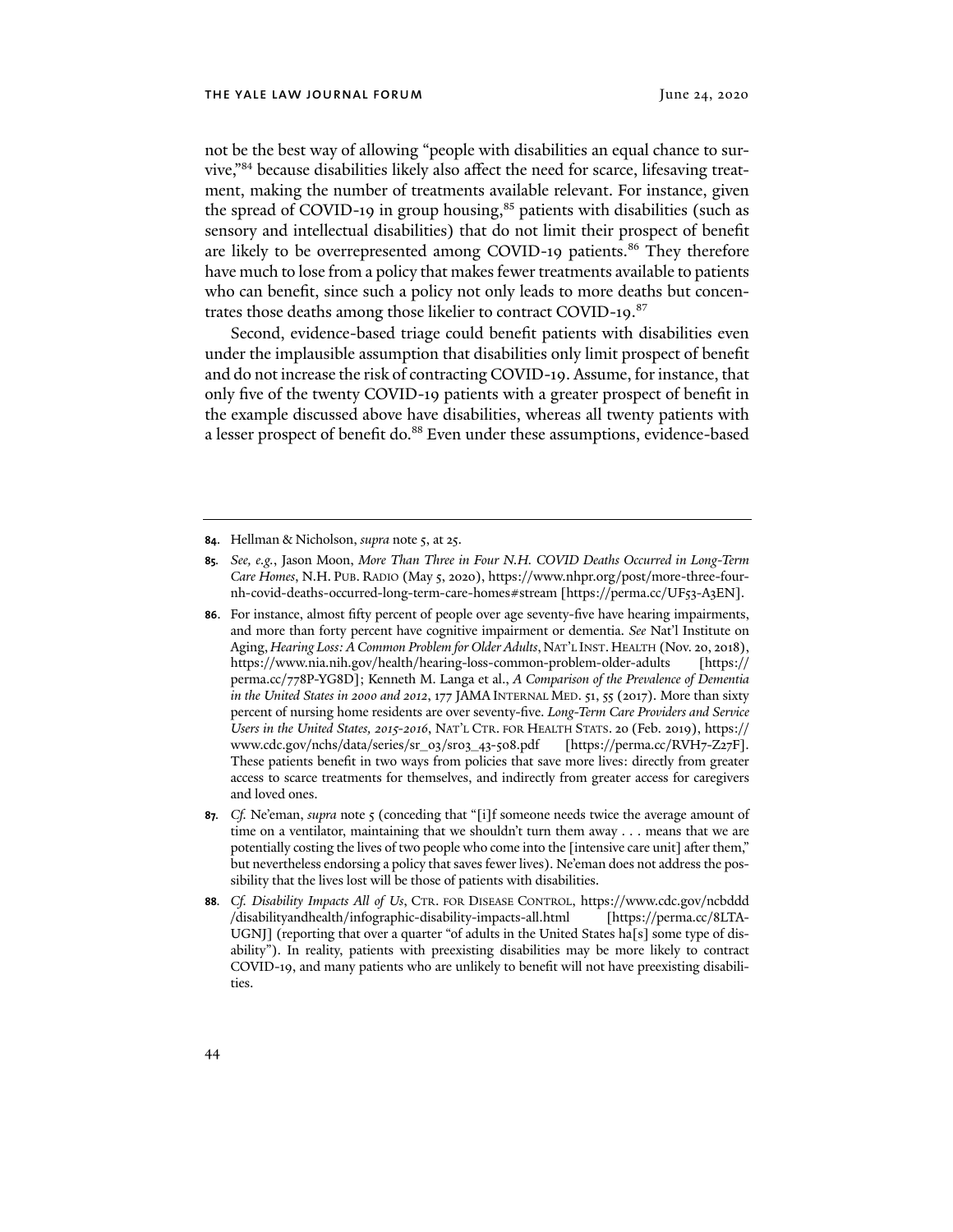triage would be expected to save more people with disabilities. <sup>89</sup> A greater but unequal chance of survival seems ethically preferable to a smaller but more equal chance.<sup>90</sup>

Last, doubts that an evidence-based triage policy will in fact save more patients with disabilities would not end the analysis. As noted above, evidence that evidence-based triage will benefit *many* patients with disabilities importantly counters narratives that cast evidence-based triage as benefiting only patients without disabilities while burdening all patients with disabilities. Further, if desired, an evidence-based triage policy could be made more favorable to patients with disabilities by adding allocation criteria, rather than subtracting allocation criteria by retreating to random selection or minimal triage. For instance, patients with disabilities who can benefit, or patients who are disadvantaged more broadly, could be explicitly prioritized.<sup>91</sup> Such an approach could still aim to save more lives, while trying intentionally to ensure that people with disabilities comprise a fair number of those saved. Meanwhile, though it is important to aim for accuracy in evidentiary determinations, randomness is not the solution to inaccuracy. Just asthe problem of bias in medical care justifies anti-bias efforts rather than abandoning the potentially lifesaving enterprise of diagnosis and treatment in favor of minimal or random approaches, the same is true regarding concerns about bias in allocation.<sup>92</sup>

The more challenging question is when, if ever, we should accept saving fewer lives overall in order to benefit patients with specific disabilities. While disability policy sometimes allows for accommodations that present few tradeoffs between potential beneficiaries,  $93$  such options are unlikely to be available

**<sup>89</sup>**. Evidence-based triage would be expected to save ten patients: 2.5 with disabilities and 7.5 without. Random selection would be expected to save only six: 2.25 with disabilities (1.25 from the group with good prospects of benefit and 1 from the group with poorer prospects of benefit) and 3.75 without.

**<sup>90</sup>***. Cf*. JOHN RAWLS,ATHEORY OF JUSTICE 131 (rev. ed. 1999) (permitting "inequalities" that "improve everyone's situation, including that of the least advantaged").

**<sup>91</sup>***. Cf.* Douglas B. White et al*., Model Hospital Policy for Fair Allocation of Scarce Medications to Treat COVID-19*, U. PITT. 1 (May 28, 2020), [https://ccm.pitt.edu/sites/default/files/](https://ccm.pitt.edu/sites/default/files/2020-05-28b%20Model%20hospital%20policy%20for%20allocating%20scarce%20COVID%20meds.pdf)2020-05- 28b%20Model%20hospital%20policy%20for%20[allocating](https://ccm.pitt.edu/sites/default/files/2020-05-28b%20Model%20hospital%20policy%20for%20allocating%20scarce%20COVID%20meds.pdf)%20scarce%20COVID%20meds .pdf [\[https://perma.cc/BY](https://perma.cc/BY3T-YJKL])3T-YJKL] (proposing to consider patients'residence in a disadvantaged community as an allocation factor); Parag A. Pathak et al., *Leaving No Ethical Value Behind: Triage Protocol Design for Pandemic* 12 (Nat'l Bureau of Econ. Research, Working Paper No. 26951, 2020), [https://www.nber.org/papers/w](https://www.nber.org/papers/w26951)26951 [\[https://perma.cc/V](https://perma.cc/V88B-G44X])88B-G44X] (suggesting the use of reserve categories to prioritize disabled or disadvantaged patients).

**<sup>92</sup>**. *Cf*. *supra* note 41 and related text. *Contra* Bagenstos, *supra* note 5, at 20 (arguing that concerns about bias "should lead to great skepticism about the quality of the 'evidence'").

**<sup>93</sup>***. E.g.*, Adam M. Samaha, *What Good Is the Social Model of Disability?*, 74 U. CHI. L. REV. 1251, 1298 (2007) ("Curb cuts are an example: at least for new construction, they cost little in the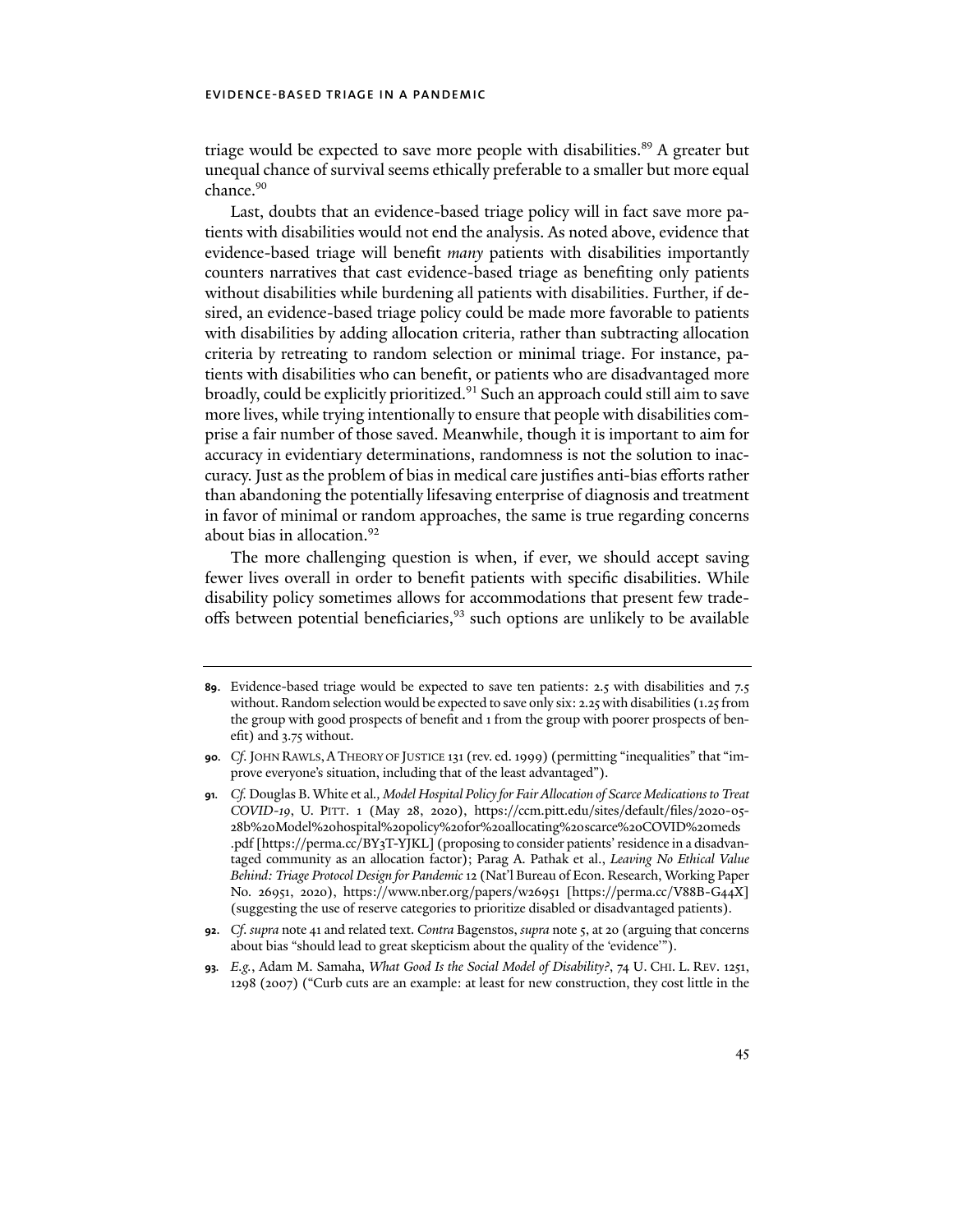where scarce medical resources are concerned. In the face of scarcity, allocating scarce resources–even resources that are scarce because of social policy determinations–requires a normative framework.<sup>94</sup> A triage policy that is worse for individuals with specific disabilities cannot be dismissed as unjust discrimination on that basis, but must be analyzed against a broader backdrop of normative analysis that considers the claims of different individuals and social groups.<sup>95</sup> Saving more lives overall is a compelling starting point. By aiming to save more lives, evidence-based triage aligns with widely adopted measures like physical distancing and postponement of medical procedures; it aims to save more patients, including many patients with disabilities, even if this works to the disadvantage of patients with certain disabilities.

#### *B. Evidence-Based Triage Protects Non-Visible Victims*

In this Section, I challenge the claim that random selection serves the interests of politically marginalized people, including marginalized people with disabilities.<sup>96</sup> While Bagenstos is right to demand that "decisions that deny people with disabilities important benefits<sup>"97</sup> be democratically legitimate, the tragedy of scarcity is that *every* decision denies some people with disabilities important benefits. Patients whose disabilities substantially reduce their prospect of benefit can organize to offer personal narratives in opposition to evidence-based triage,<sup>98</sup> but allocation approaches that advantage those patients may poorly serve the interests of patients with other disabilities. In contrast, the patients with and without disabilities who fare worse under random selection are unaware of their fate until the decision has been made and have no unified narrative to offer policymakers. Advocacy should not mandate solidarity between people whose disabilities do not limit their prospect of benefit and those whose disabilities do

short run and they benefit wheelchair users, stroller pushers, and skateboard riders over the long run.").

**<sup>94</sup>***. Id.* at 1253 (observing that "deciding how to respond to 'disability' depends on a normative framework . . . [that] might be libertarian, utilitarian, egalitarian, some combination thereof, or something else," and that "[t]here is no way to set priorities, make unavoidable tradeoffs, or confront cost issues without a normative orientation").

**<sup>95</sup>**. *Cf. id.* at 1308 (noting that while disability rights advocacy grows out of a social movement perspective, "at some point . . . disability rights proponents might choose to confront more effectively the problems of limited resources and competing claims of justice," and arguing that "devotion to elevating the status of a single interest group is not conducive to that task").

**<sup>96</sup>**. Bagenstos, *supra* note 5, at 10-11 (arguing that the political marginalization of people with disabilities supports random selection).

**<sup>97</sup>***. Id.* at 10.

**<sup>98</sup>***. See, e.g.*, Washington Complaint, *supra* note 5.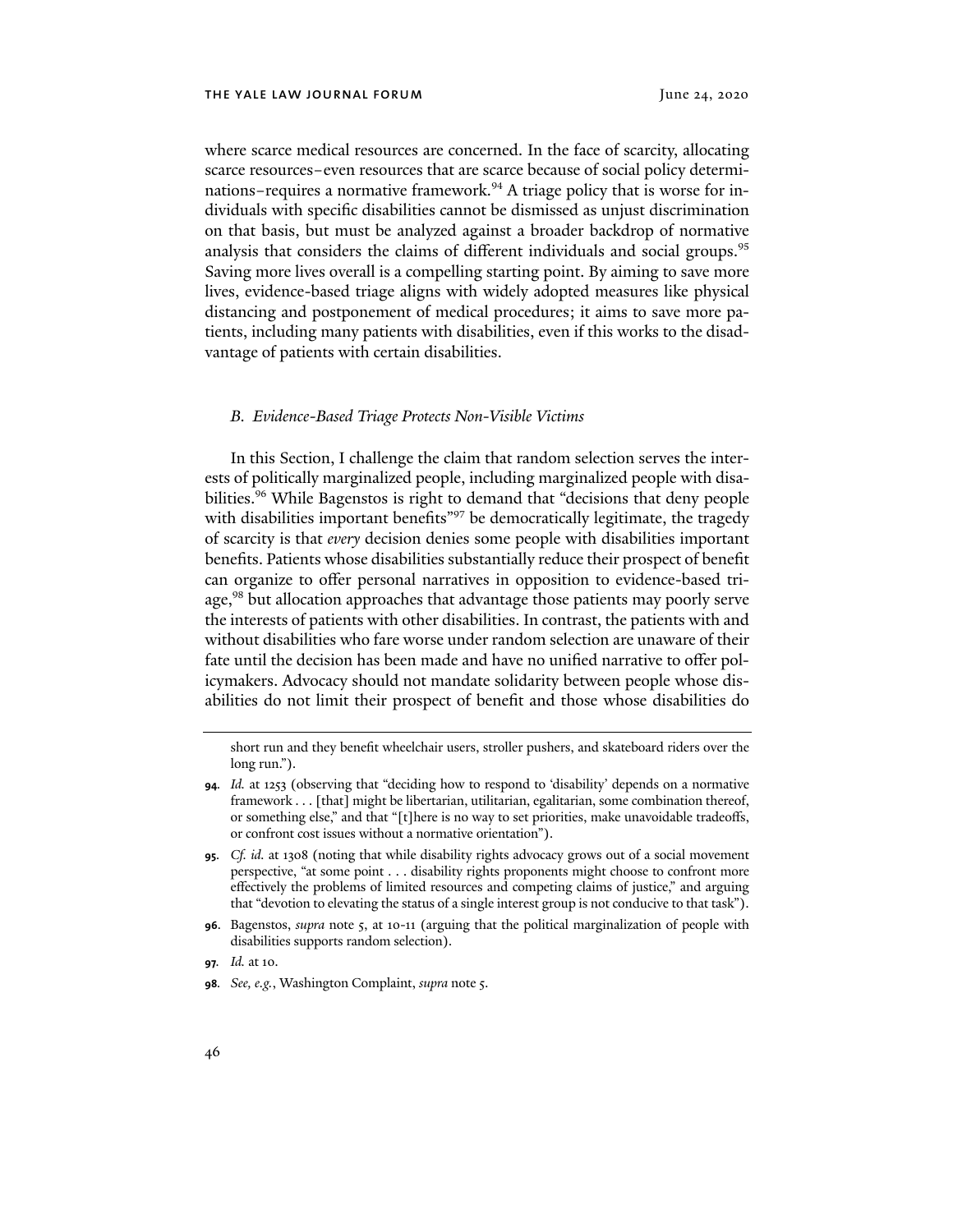limit their prospect of benefit.<sup>99</sup> Rather, each patient, whatever their specific disability, should be considered as an individual.

Recognizing the multiple identities of patients with and without disabilities challenges the view that democratic legitimacy favors minimal triage or random selection,<sup>100</sup> as well as the related view that minimal triage or random selection best recognizes the equality of people with disabilities. While the passage of the disability discrimination laws did not categorically exclude the nondisabled, it likely *did* exclude or limit the participation of disadvantaged people with and without disabilities. We should worry that elite decisionmakers might be attracted to formally equal approaches—like random or first-come, first-served allocation—that save fewer lives and thereby likely increase deaths among disadvantaged people with and without disabilities, but that impose few or no burdens on better-off people who are less likely to need scarce, lifesaving treatments and are likelier to reach the hospital first if they do. Significantly, the community engagement research discussed earlier reveals broad rejection of both lottery and first-come, first-served allocation, and underscores concerns that the latter approach favors the better-off.<sup>101</sup>

**<sup>99</sup>**. Govind Persad & David Wasserman, *Diversity and Solidarity in Response to Covid-19*, HASTINGS CTR. (May 13, 2020), [https://www.thehastingscenter.org/diversity-and-solidarity-in](https://www.thehastingscenter.org/diversity-and-solidarity-in-response-to-covid-19) [-response-to-covid-](https://www.thehastingscenter.org/diversity-and-solidarity-in-response-to-covid-19)19 [[https://perma.cc/Z](https://perma.cc/Z4BE-72GM])4BE-72GM] ("We should not force the person whose disability doesn't limit their prospect of benefit to be treated like others whose disabilities do limit their prospect of benefit, simply because both patients share the common ascribed identity of having a disability."). *Contra* Ari Ne'eman, *When It Comes to Rationing, Disability Rights Law Prohibits More than Prejudice*, HASTINGS CTR. (Apr. 10, 2020), [https://www.thehastingscenter.org/when-it-comes-to-rationing-disability-rights-law](https://www.thehastingscenter.org/when-it-comes-to-rationing-disability-rights-law-prohibits-more-than-prejudice/) [-prohibits-more-than-prejudice](https://www.thehastingscenter.org/when-it-comes-to-rationing-disability-rights-law-prohibits-more-than-prejudice/) [\[https://perma.cc/](https://perma.cc/8DWK-UPEJ])8DWK-UPEJ] (arguing that the use of triage principles that aim to save more lives but disadvantage patients with certain disabilities "is inconsistent with the principle of solidarity at the core of the disability rights movement").

**<sup>100</sup>**. Bagenstos, *supra* note 5, at 10-11 (arguing that "the political process that led to the enactment of the disability discrimination laws did not exclude the *non*disabled," and that "[w]hen a group passes a law to put burdens on itself, there is little reason to worry that it is failing to take account of the full array of costs"). My concern about this claim is twofold: interpreting the disability discrimination laws to preclude evidence-based triage does not only burden people without disabilities, and interpreting them in this way may inequitably burden disadvantaged people, both with and without disabilities, who were excluded from discussions around the passage of those laws. *Cf.* SAMUEL R. BAGENSTOS, LAW AND THE CONTRADICTIONS OF THE DISABILITY RIGHTS MOVEMENT 3-4 (2009) (recognizing that people with different disabilities often have disparate interests).

**<sup>101</sup>***. See* Schoch-Spana et al., *supra* note 74, at 7; *see also Organ Transplant Discrimination*,*supra* note 17, at 44 (discussing potential unfairness of first-come, first-served transplant allocation to people with disabilities); Univ. of Colo. Ctr. for Bioethics and Humanities, *Crisis Triage and People with Disabilities: Historical Lessons for a Time of COVID*, YOUTUBE (Apr. 24, 2020), [https://www.youtube.com/watch?v=o](https://www.youtube.com/watch?v=o1wxhQndikI&feature=youtu.be&t=1531)1wxhQndikI&feature=youtu.be&t=1531 (statement of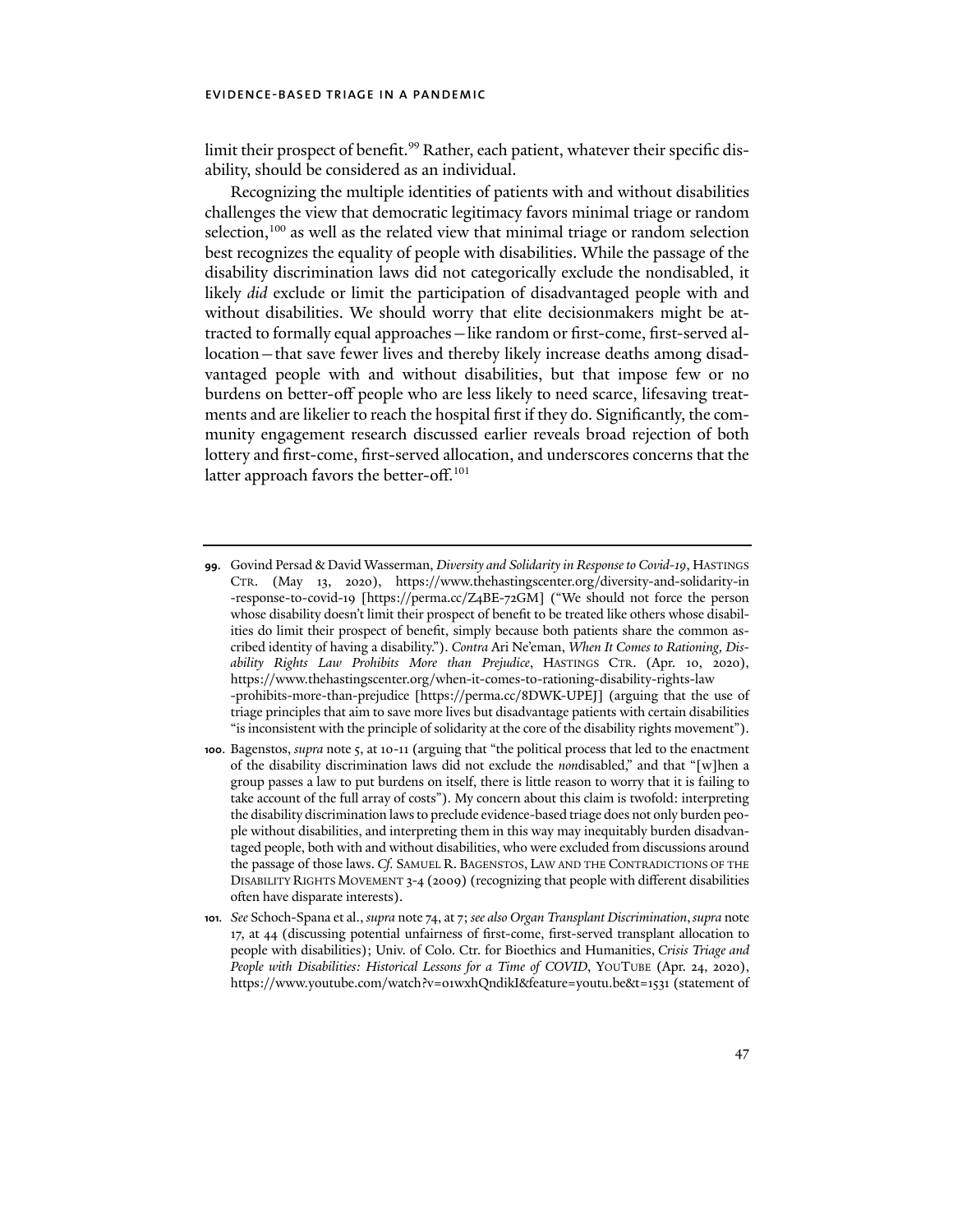Ultimately, rather than assisting those "most likely to have been excluded"<sup>102</sup> from policymaking, random selection and minimal triage would increase risk for many disadvantaged people and people with disabilities, while protecting the interests of a small group that is better positioned to organize.<sup>103</sup> Cross-disability advocacy should acknowledge, not downplay, this problem. While Bagenstos recognizes potential tradeoffs when he suggests that "[m]aybe denying lifesaving treatment to individuals with cystic fibrosis could save more individuals who take daily medication for high blood pressure,"<sup>104</sup> this example goes astray in two ways. First, evidence-based triage involves individualized determinations, not categorical denial of treatment to all cystic fibrosis patients. Second, Bagenstos compares cystic fibrosis to high blood pressure, a common condition many would regard as less significant than cystic fibrosis. Here is a better example: in scarcity, denying lifesaving treatment to those patients whose cystic fibrosis *makes them comparatively unlikely to benefit* could save more patients with cystic fibrosis *who are nevertheless likely to benefit*. This outcome is achievable under evidence-based triage, which considers individualized evidence about benefit, but is foreclosed both by minimal triage—which mandates ignoring the difference between the possibility of benefit and its likelihood—and by random selection.

#### *C. The Social Origins of Scarcity Cannot Justify Sacrificing Lives*

Bagenstos and others rightly observe that scarcity stems not just from COVID-19, but from social and political decisions to underinvest in testing and equipment.<sup>105</sup> But the social origins of scarcity do not support random selection or minimal triage.<sup>106</sup> Some suggest that adopting these approaches would encourage decisionmakers to more vigorously prevent initial scarcity.<sup>107</sup> This as-

- **104**. Bagenstos, *supra* note 5, at 19.
- **105***. Id.* at 13.

Julie Reiskin, Executive Dir. of Colorado Cross-Disability Coalition) (describing her organization's rejection of first-come, first-served allocation). These findings complicate the claim that "many people believe" lottery allocation "would be fairer." Bagenstos, *supra* note 5, at 21.

**<sup>102</sup>**. Bagenstos, *supra* note 5, at 11.

**<sup>103</sup>***. Cf.* Deborah A. Small, *On the Psychology of the Identifiable Victim Effect*, in IDENTIFIED VERSUS STATISTICAL LIVES:AN INTERDISCIPLINARY PERSPECTIVE 13-23 (I. Glenn Cohen et al. eds., 2015) (describing psychological biases that favor visible, identifiable individuals over disadvantaged groups).

**<sup>106</sup>**. *Cf.* Samaha, *supra* note 93, at 1253 (observing that the causal origins of disadvantage are separable from policy prescriptions to address disadvantage).

**<sup>107</sup>**. David Orentlicher, *Destructuring Disability: Rationing of Health Care and Unfair Discrimination Against the Sick*, 31 HARV. C.R.-C.L. L. REV. 49, 73 (1996) (supporting random selection in part because if "decisionmakers realize that they cannot fully control the outcome of rationing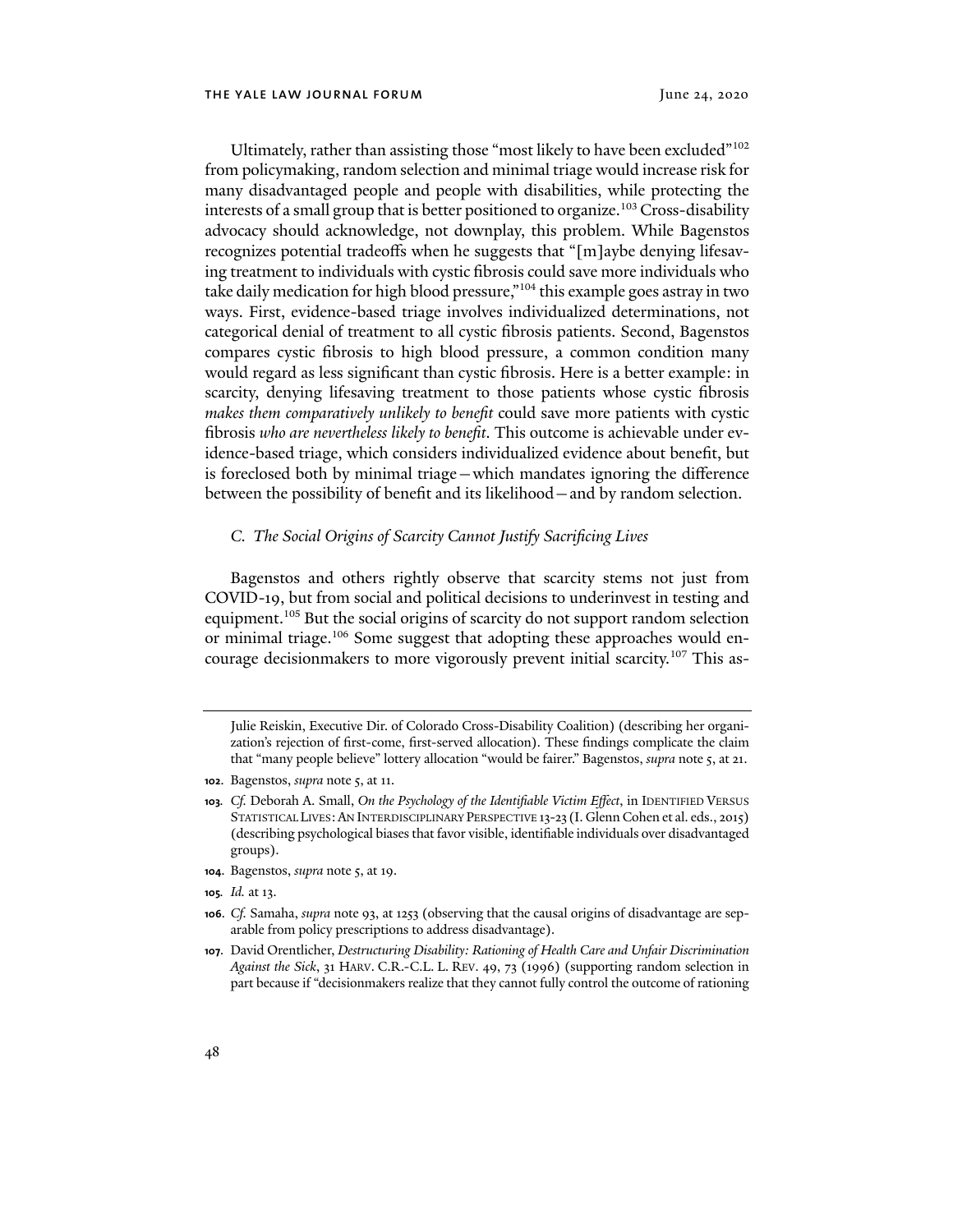sumption lacks evidentiary support. And it becomes implausible when opposition to triage policies involves inviting the same federal officials who inadequately managed the initial COVID-19 response<sup>108</sup> to now control how others respond to the scarcity they produced.<sup>109</sup>

Concentrating power in the hands of those responsible for scarcity will likely undermine, not increase, incentives to prevent scarcity. Disability advocates and others would therefore be wise to reject, for instance, recent proposals to allow the federal government to deny ventilators from the Strategic National Stockpile to any state that the Secretaries of HHS and of Homeland Security judge to be allocating ventilators in a discriminatory fashion.<sup>110</sup> Such an approach would afford federal administrators largely unguided power to deny states ventilators, a particularly unwise decision given existing concerns about politicized and otherwise unjustified federal allocation of scarce COVID-19 treatments.<sup>111</sup> It would also be inconsistent with HHS's recognition that state decisionmakers "have the greatest insight into community-level needs in the COVID-19 response."112 And, even if it accurately identified discrimination, this approach would impose double jeopardy on residents of states with discriminatory policies by denying them access to ventilators. A preferable approach, which would avoid undesirable "federal superintendence of treatment decisions traditionally entrusted to state governance,"113 would permit states and localities to adopt triage policies that

decisions and that therefore treatments they might need when they become patients might be denied, they might be more generous in allocating resources for health care coverage").

- **109***. See* Washington Complaint, *supra* note 5, at 4 (calling on the HHS Office of Civil Rights "to act swifly to clearly and firmly articulate the violation of civil rights" caused by Washington's triage plan).
- **110**. STAFF OF S. COMM. ON HEALTH, EDUC., LABOR, AND PENSIONS, 116TH CONG. DISCUSSION DRAFT OF EQUAL CARE ACT, at 2 (2020) [https://www.sasse.senate.gov/public/\\_cache/files](https://www.sasse.senate.gov/public/_cache/files/3a8bb77f-d4ad-4ab5-a81a-6f1a6b0cc6fd/bon20137.pdf%20%20%20) /3a8bb77f-d4ad-4ab5-a81a-6f1a6b0cc6[fd/bon](https://www.sasse.senate.gov/public/_cache/files/3a8bb77f-d4ad-4ab5-a81a-6f1a6b0cc6fd/bon20137.pdf%20%20%20)20137.pdf [\[https://perma.cc/](https://perma.cc/7224-DTLS])7224-DTLS].
- **111**. Jonathan Allen, Phil McCausland & Cyrus Farivar, *Want a Mask Contract or Some Ventilators? A White House Connection Helps*, NBCNEWS (Apr. 24, 2020, 5:01 AM EDT), [https://](https://www.nbcnews.com/politics/white-house/political-influence-skews-trump-s-coronavirus-response-n1191236) [www.nbcnews.com/politics/white-house/political-influence-skews-trump-s-coronavirus](https://www.nbcnews.com/politics/white-house/political-influence-skews-trump-s-coronavirus-response-n1191236) -response-n1191236 [[https://perma.cc/Y](https://perma.cc/Y634-GTUE])634-GTUE]; Lev Facher, *Trump Administration Announces Plan to Distribute Covid-19 Drug amid Concerns over Allocation*, STAT (May 9, 2020), https://www.statnews.com/2020/05/09[/trump-administration-announces-plan-to](https://www.statnews.com/2020/05/09/trump-administration-announces-plan-to-distribute-covid-19-drug-amid-concerns-over-allocation/) -distribute-covid-19[-drug-amid-concerns-over-allocation](https://www.statnews.com/2020/05/09/trump-administration-announces-plan-to-distribute-covid-19-drug-amid-concerns-over-allocation/) [\[https://perma.cc/](https://perma.cc/2CYD-WZXZ])2CYD-[WZXZ\].](https://perma.cc/2CYD-WZXZ])
- **112**. Facher, *supra* note 111.
- **113**. Bowen v. Am. Hosp. Ass'n, 476 U.S. 610, 643 (1986) (plurality opinion); *see also* Lesley v. Chie, 250 F.3d 47, 54 (1st Cir. 2001) (similar).

**<sup>108</sup>***. See, e.g.*, Terry Gross, *Reporter: White House Knew of Coronavirus' 'Major Threat,' but Response Fell Short*, NPR (Mar. 12, 2020, 1:20 PM ET), [https://www.npr.org/](https://www.npr.org/2020/03/12/814881355/white-house-knew-coronavirus-would-be-a-major-threat-but-response-fell-short)2020/03/12 /814881355[/white-house-knew-coronavirus-would-be-a-major-threat-but-response-fell](https://www.npr.org/2020/03/12/814881355/white-house-knew-coronavirus-would-be-a-major-threat-but-response-fell-short)short [[https://perma.cc/N](https://perma.cc/N425-3XUK])425-3XUK].